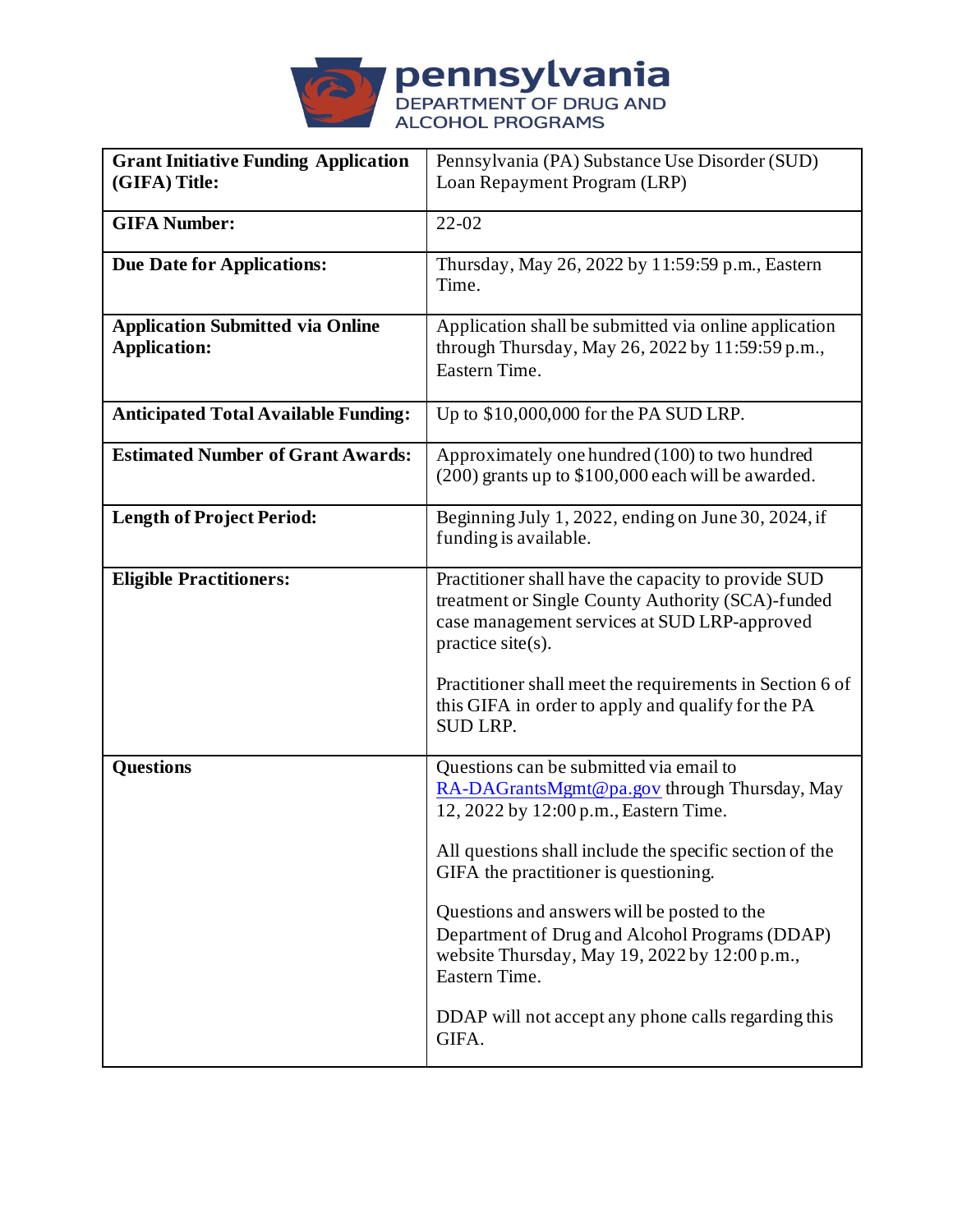# **PROJECT SUMMARY:**

DDAP has identified a need for professionals serving in the SUD treatment system. The SUD LRP supports the supply, distribution and retention of individuals delivering SUD treatment and SCAfunded case management services. High rates of turnover and shortages of health care professionals placed increased pressure on employee recruitment and retention, as well as access to care for PA residents. Through the SUD LRP, DDAP provides loan repayment opportunities as an incentive to recruit and retain SUD practitioners willing to continue providing services within the Commonwealth.

The SUD LRP is designed to assist DDAP-licensed drug and alcohol treatment facilities as well as staff providing SCA-funded case management services throughout the Commonwealth. The SUD LRP allows practitioners who provide SUD treatment and SCA-funded case management at an approved practice site to receive repayment assistance for their outstanding qualifying educational loans. DDAP-licensed drug and alcohol treatment facilities, SCA-funded case management services at either the SCA or their contracted case management providers are considered approved practice sites.

## **Submission Instructions for Applications:**

**Due Date** – All applications shall be submitted via online application no later than Thursday, May 26, 2022 by 11:59:59 p.m., Eastern Time.

**Submission** – Late submissions will not be accepted regardless of the reason. Practitioner shall be able to demonstrate the application was submitted by the required timeframe, if there is any dispute.

**Completeness** – Applications which do not meet all of the listed requirements in this GIFA may be administratively rejected.

**Evaluation of Applications –** All applications meeting stated requirements in this GIFA and received by the designated date and time will be reviewed by DDAP.

A limited number of Agreements will be awarded. The SUD LRP is expected to be highly competitive. To determine the practitioners funded, priority and consideration will be given to practitioners who:

- Are legal residents of Pennsylvania at the time of application;
- Have a certificate of completion from an accredited institution of education for undergraduate, post graduate and residency programs. The school or program shall be accredited by any recognized body or bodies approved for such purpose by the U.S. Department of Education;
- Honor legal obligations such as not defaulting on any payment obligations (e.g. courtordered child support payments) even if creditor considers you to be in good standing;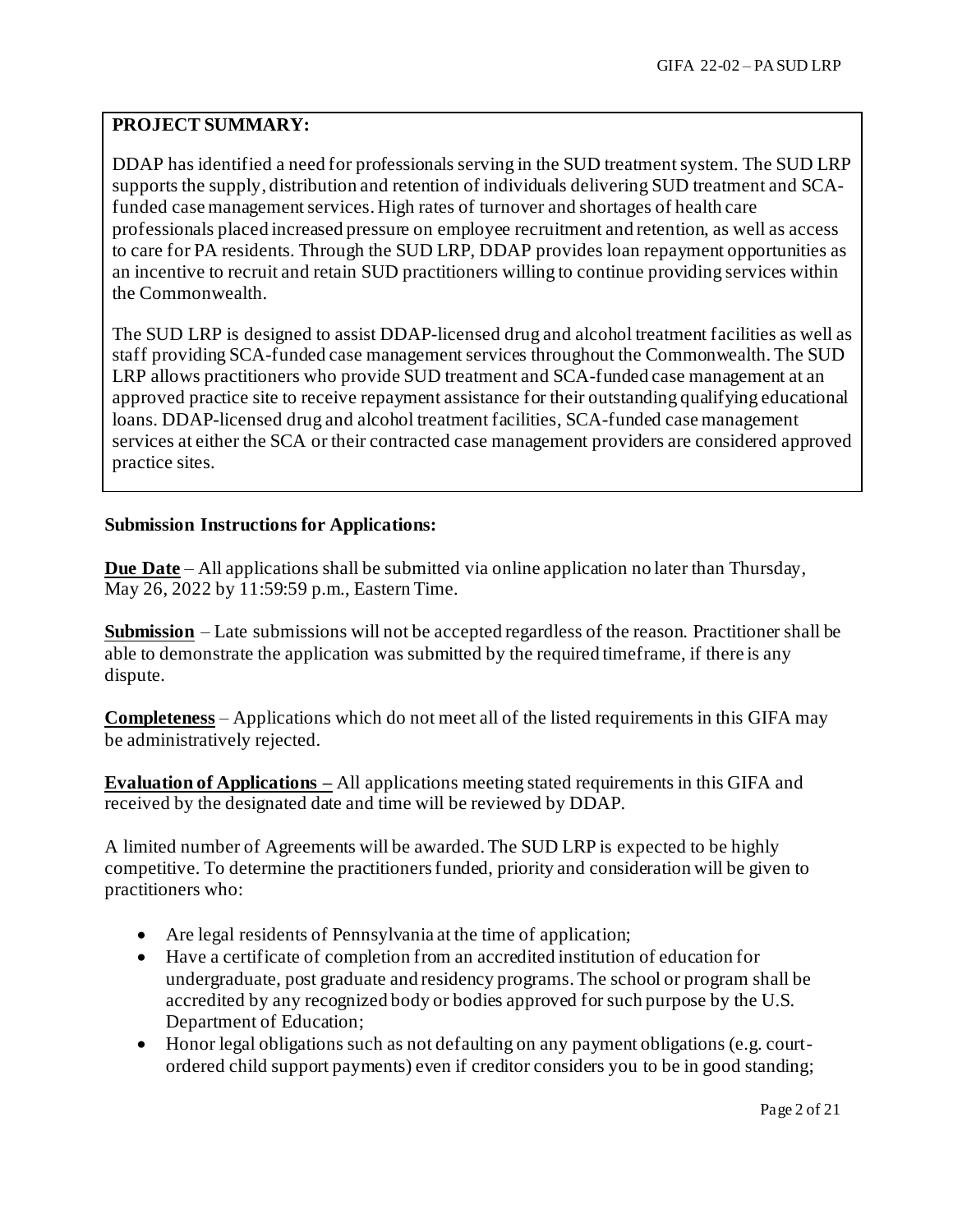- Have not breached any prior service obligation for the payment of educational loans and do not have an existing service obligation for the payment of educational loans;
- Have attained a degree within the last 15 years for which they still have current outstanding educational loan balances;
- Have been employed by or have accepted a position at, a SUD LRP-approved practice site where employment will begin by July 1, 2022;
- Have at least two years of full-time or four years of half-time work experience providing SUD treatment or SCA-funded case management services immediately preceding July 1, 2022;
- Spend more than 50% of their time providing SUD treatment or SCA-funded case management services; and
- Have a willingness to honor a two-year service commitment at a SUD LRP-approved practice site(s).

The SUD LRP will award assistance based on the criteria identified above to the extent funding is available. The decision of DDAP regarding selection of practitioners is final. DDAP reserves the right to negotiate separately with competing practitioners and reserves the right to reject any and all applications received in response to this GIFA.

**Corrections** – If an application is returned by DDAP for corrections, the final application (including all corrections and required documents) shall be returned to and approved by DDAP for the application to be awarded.

**Application Format** – The application guidance for the PA SUD LRP on-line application can be found in a separate document on the DDAP website under the Funding.

The PA SUD LRP online application can be found on the DDAP website under Funding.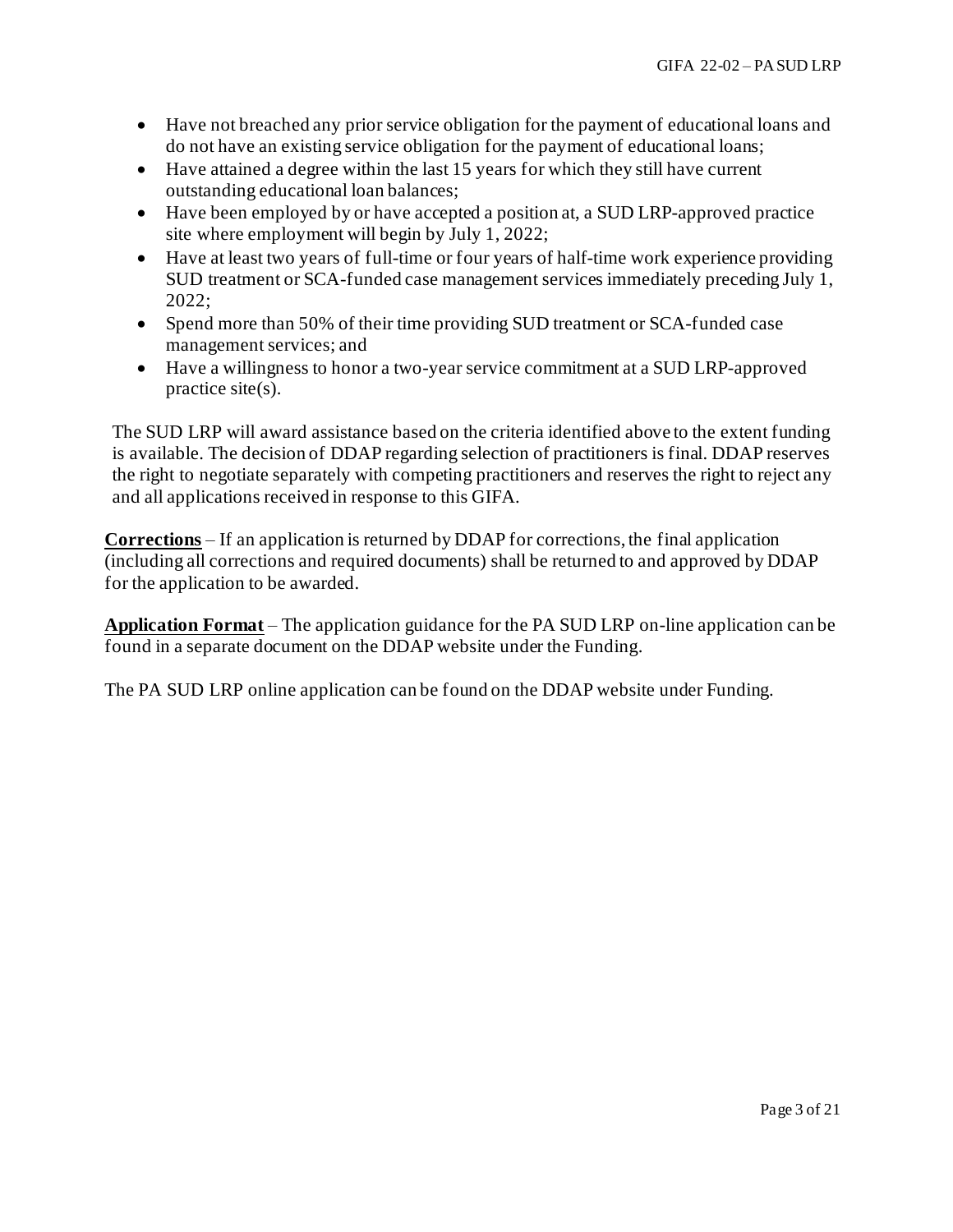# **GRANT INITIATIVE GUIDELINES**

# **1. OVERVIEW**

The PA SUD treatment and case management workforce has been stressed due to the pandemic and the decreased numbers of staff in the field. DDAP has identified a need for professionals serving in the SUD treatment and SCA-funded case management system. The SUD LRP supports the supply and distribution of health care practitioners. High rates of turnover and shortages of health care professionals place increased pressure on employee recruitment and retention, and access to care for PA residents. Through the SUD LRP, DDAP provides loan repayment opportunities as an incentive to recruit and retain health care practitioners willing to provide service within the Commonwealth.

The SUD LRP is designed to assist DDAP-licensed drug and alcohol treatment facilities as well as staff providing SCA-funded case management services in the Commonwealth. The SUD LRP allows practitioners who provide SUD treatment or SCA-funded case management services for SUD at an approved practice site to receive repayment assistance for their outstanding qualifying educational loans.

Please read this SUD LRP GIFA in its entirety before proceeding with an application. Practitioners should have a complete understanding of the required service commitment before applying.

# **2. FUNDING AVAILABILITY**

SUD LRP Agreements will be awarded based on the availability of funding. Practitioners can submit an application for an amount up to \$100,000, contingent on occupation and work experience. Award amounts and number of awards shall be dependent upon number of applications received meeting the criteria of this GIFA, amount of grant assistance being requested, and the amount of available grant assistance to be awarded.

| Physician                                                          | \$100,000 |
|--------------------------------------------------------------------|-----------|
| Psychiatrist                                                       | \$100,000 |
| Physician Assistant-Certified (PA-C)                               | \$100,000 |
| Registered Nurse (RN)                                              | \$100,000 |
| Certified Registered Nurse Practitioner (CRNP)                     | \$100,000 |
| Certified Addictions Registered Nurse (CARN)                       | \$100,000 |
| Certified Addictions Registered Nurse - Advance Practice (CARN-AP) | \$100,000 |

Maximum grant awards for loan repayment for eligible **full-time** practitioners are as follows: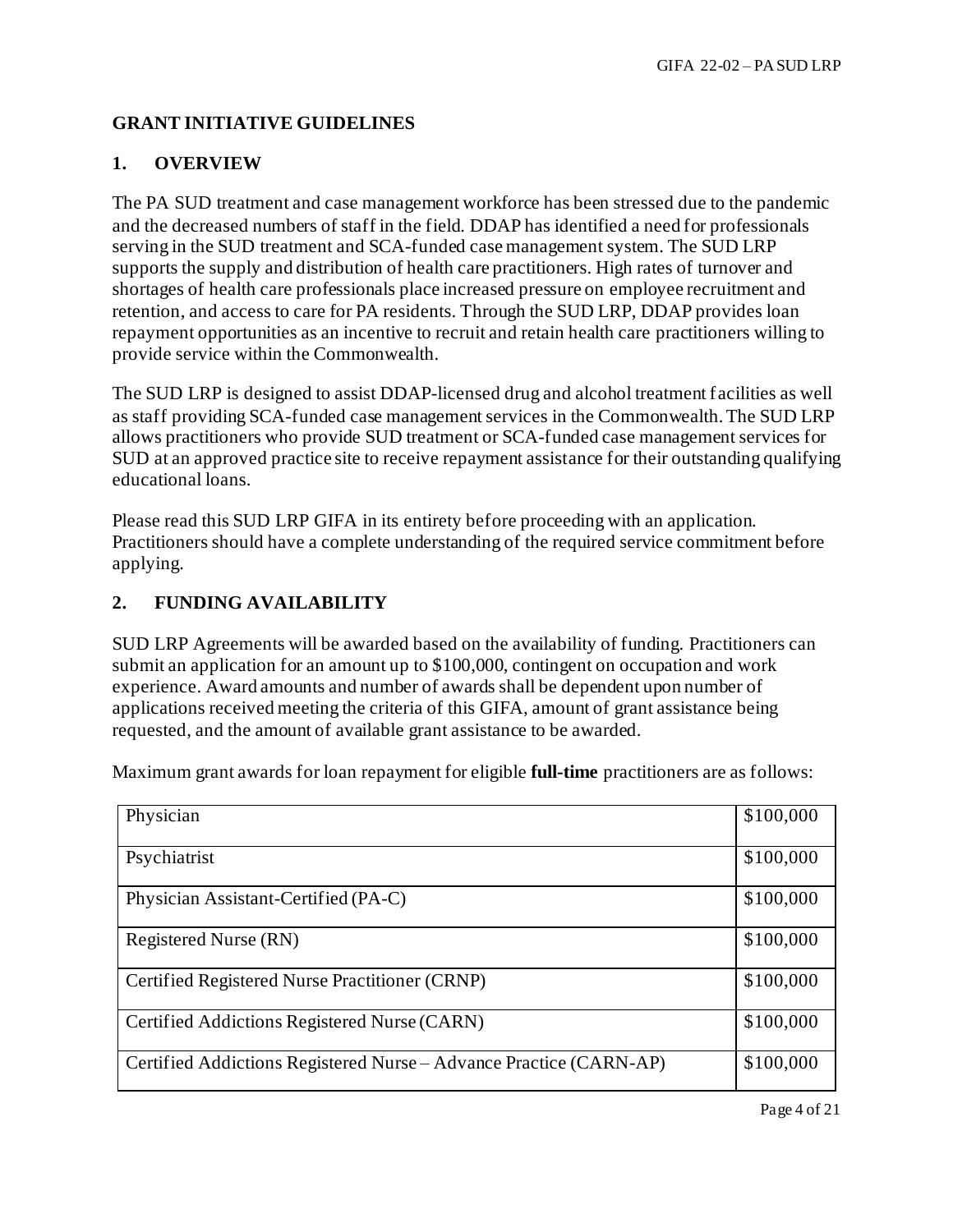| Psychologist                                          | \$100,000 |
|-------------------------------------------------------|-----------|
| Licensed Clinical Social Worker (LCSW)                | \$100,000 |
| Licensed Social Worker (LSW)                          | \$100,000 |
| Licensed Professional Counselor (LPC)                 | \$100,000 |
| Certified Clinical Supervisor (CCS)                   | \$100,000 |
| Certified Advanced Alcohol and Drug Counselor (CAADC) | \$100,000 |
| Certified Alcohol and Drug Counselor (CADC)           | \$100,000 |
| <b>Clinical Supervisor</b>                            | \$100,000 |
| Counselor                                             | \$100,000 |
| <b>Counselor Assistant</b>                            | \$100,000 |
| Case Management Supervisor                            | \$100,000 |
| Case Manager                                          | \$100,000 |

Maximum grant awards for loan repayment for eligible **half-time** practitioners are as follows:

| Physician                                                          | \$50,000 |
|--------------------------------------------------------------------|----------|
| Psychiatrist                                                       | \$50,000 |
| Physician Assistant-Certified (PA-C)                               | \$50,000 |
| Registered Nurse (RN)                                              | \$50,000 |
| Certified Registered Nurse Practitioner (CRNP)                     | \$50,000 |
| Certified Addictions Registered Nurse (CARN)                       | \$50,000 |
| Certified Addictions Registered Nurse – Advance Practice (CARN-AP) | \$50,000 |
| Psychologist                                                       | \$50,000 |
| Licensed Clinical Social Worker (LCSW)                             | \$50,000 |
| Licensed Social Worker (LSW)                                       | \$50,000 |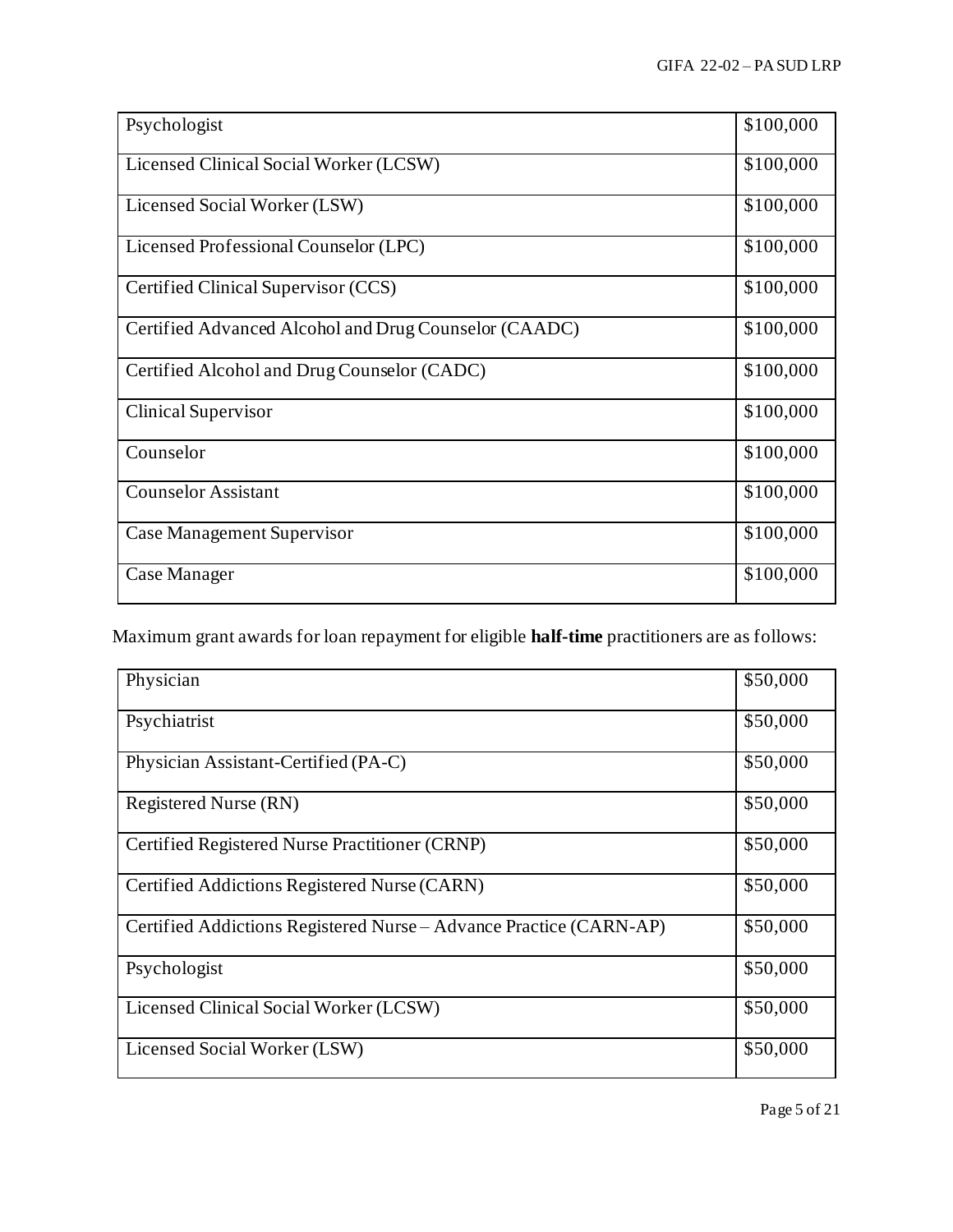| Licensed Professional Counselor (LPC)                 | \$50,000 |
|-------------------------------------------------------|----------|
| Certified Clinical Supervisor (CCS)                   | \$50,000 |
| Certified Advanced Alcohol and Drug Counselor (CAADC) | \$50,000 |
| Certified Alcohol and Drug Counselor (CADC)           | \$50,000 |
| <b>Clinical Supervisor</b>                            | \$50,000 |
| Counselor                                             | \$50,000 |
| <b>Counselor Assistant</b>                            | \$50,000 |
| Case Management Supervisor                            | \$50,000 |
| Case Manager                                          | \$50,000 |

# **3. GRANT PAYMENTS**

The SUD LRP will provide grant assistance through a Grant Agreement (Agreement) to practitioners to repay their outstanding qualified educational loans. This will be in exchange for providing SUD treatment or SCA-funded case management services at an approved practice site(s) for a period of two years. The Agreement term is July 1, 2022 to June 30, 2024 subject to the availability of funding.

The amount DDAP agrees to award under the SUD LRP will not exceed the total student indebtedness for each individual practitioner. For each year of the Agreement, DDAP will distribute 50% of the total award directly to the practitioner as outlined in payment provisions section of the Agreement.

The practitioner shall provide documentation verifying all grant assistance received through this SUD LRP was paid against the outstanding balances of the qualifying educational loans approved as part of the Agreement. Practitioners will provide a verification document to the SUD LRP within 60 calendar days of receipt of the SUD LRP grant assistance and clearly show the entire award was applied to the approved loans. The verification document shall be an official document or webpage which includes the lender's name, the account holder's name, the loan account number, and shall reflect all payments made during the Agreement period. DDAP will not accept cancelled checks, bank statements, or verification of scheduled payments as proof that loan payments were properly applied.

Failure to provide an approved verification document within 60 calendar days of receipt of SUD LRP grant assistance may result in a breach of the Agreement with penalties imposed on the practitioner as described in section 15, the Breach of Agreement/Default, below.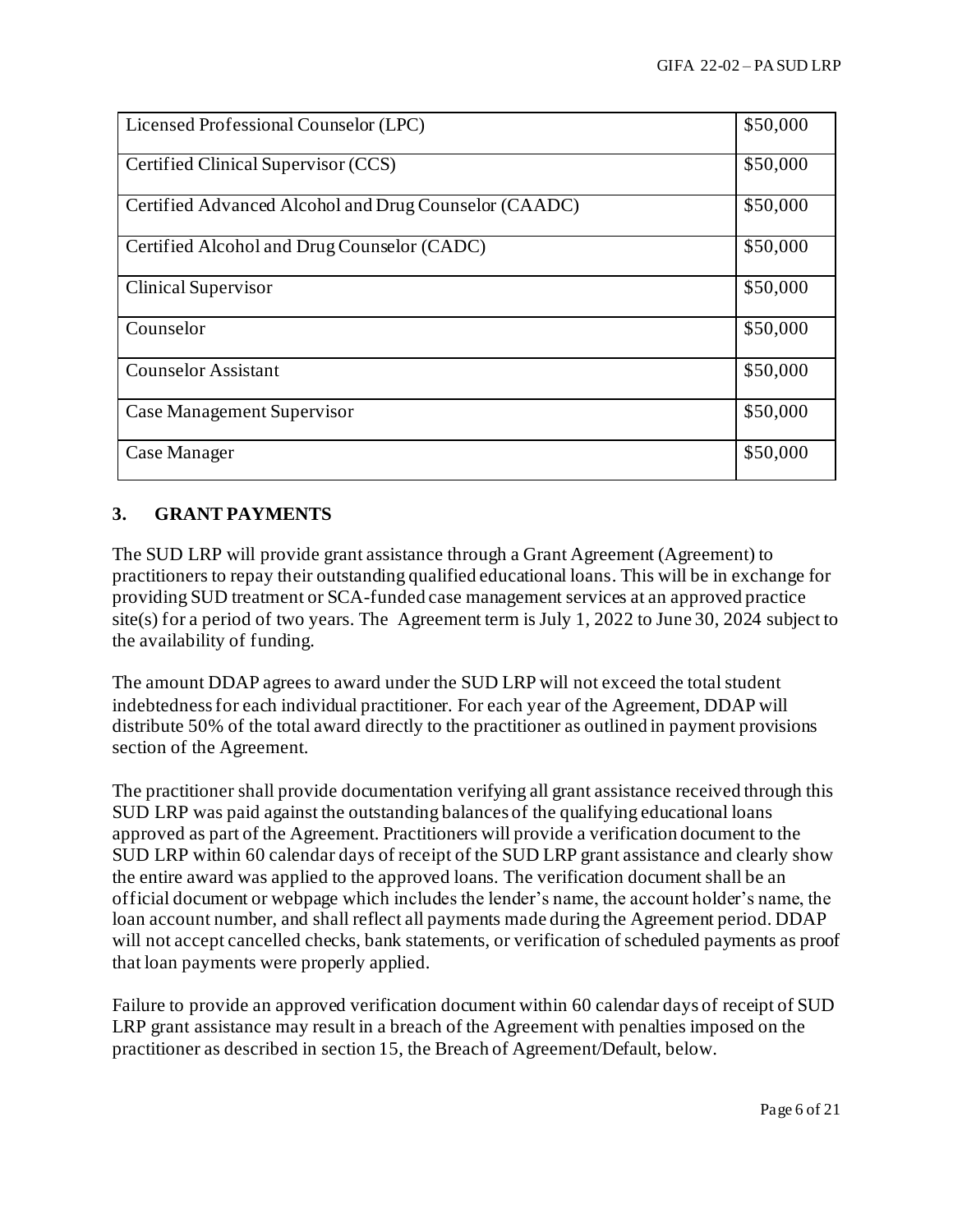# **4. TAXABILITY**

## **Federal Taxability:**

Effective with loan repayments received in taxable years beginning after December 31, 2008, the Patient Protection and Affordable Care Act (PL 111-148), Section 10908, excludes assistance provided to participants in state student loan repayment programs for certain health professionals. Paragraph (4) of section 108(f) of the Internal Revenue Code of 1986 is amended to read as follows: "In the case of an individual, gross income shall not include any amount received under section 338(g) of the Public Health Service Act, under a State program described in section 338I of such Act, or under any other State loan repayment or loan forgiveness program that is intended to provide for the increased availability of healthcare services in underserved or health professional shortage areas (as determined by such State)."

### **State Taxability:**

Student loan repayments or the forgiveness of student loan debt received as an inducement to enter or as a result of employment in a certain profession or field are considered taxable compensation for Pennsylvania personal income tax purposes according to the Pennsylvania Department of Revenue. Program participants should seek the advice of a qualified tax counselor regarding this matter.

## **5. PROJECT DATES**

Contingent upon the availability of funds and the receipt of qualified applications, the term of the project will commence on July 1, 2022 and end on June 30, 2024.

## **6. ELIGIBLE PRACTITIONERS**

All practitioners shall meet the following eligibility requirements.

- a. Be a United States (U.S.) Citizen (either U.S. born or naturalized) or a U.S National;
- b. Meet applicable education requirements and have a current, full, permanent, unencumbered, unrestricted health professional license, certificate, or registration (whichever is applicable) in the discipline in which practitioner is applying to provide services, in accordance with State and Federal laws if applicable; (See Eligible Disciplines section for additional details);
- c. Have at least two years of full-time or four years of half-time work experience providing SUD treatment or SCA-funded case management services immediately preceding July 1, 2022;
- d. Be employed by, or have accepted a position at, an approved practice site where employment will begin by July 1, 2022;
- e. Spend more than 50% of their time providing SUD treatment or SCA-funded case management services;
- f. Be a registered practitioner in the Pennsylvania Prescription Drug Monitoring Program (applies to MD, DO, PA-C, CRNP) if applicable;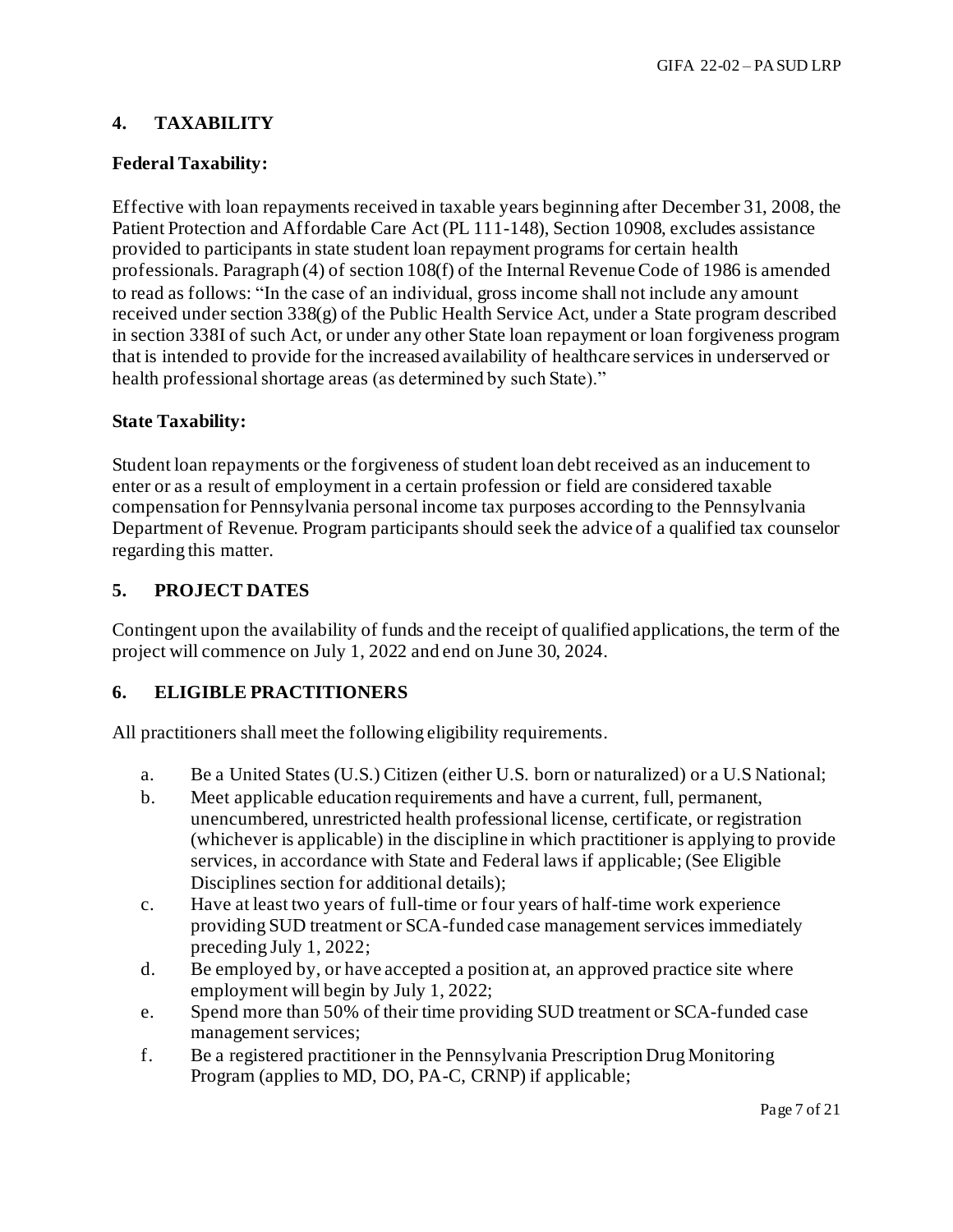- g. Submit a complete application on or before Thursday, May 26, 2022 by 11:59:59 p.m. Eastern Time; and
- h. Practitioners applying under the disciplines of Clinical Supervisor, Counselor, Counselor Assistant, Case Management Supervisor, and Case Manager shall submit a signed document on letterhead from the Human Resources Department of the SUD LRP-approved practice site(s). This signed document shall attest to the practitioner being an employee in one of these disciplines.

Practitioners which cannot meet these requirements will not be considered. Practitioners not licensed, certified or registered as applicable, to provide SUD treatment or SCA-funded case management services under one of the below disciplines and specialties are not eligible to apply to the SUD LRP.

The ASAM Criteria requires appropriately credentialed or licensed clinical staff across all levels of care. Individuals enrolled in the SUD LRP shall meet all applicable licensure and credentialing requirements set forth by the ASAM Criteria. ASAM Licensure and Credentialing requires all SUD LRP practitioners shall be aware of and abide by the following:

Treatment providers and SCA-funded case management staff need to be credentialed or licensed or working toward the credentialing or licensing of staff hired after July 1, 2021. Staff who were hired in their current positions of Clinical Supervisor, Counselor, Counselor Assistant, Case Management Supervisor, or Case Manager within the same project or organization on or before July 1, 2021, are grandfathered and not subject to credentialing or licensure. Staff who were hired in their current positions of Clinical Supervisor, Counselor, Counselor Assistant, Case Management Supervisor, or Case Manager within the same project or organization on or before July 1, 2021 including those enrolled in the SUD LRP will need to meet credentialing requirements if they move to another project or organization.

Grandfathering does not apply to Case Managers enrolled in the SUD LRP who are promoted to Counselors within the same project or organization after July 1, 2021 because they are different job functions and classifications and therefore shall either be licensed or credentialed or begin working towards licensure or credentialing. Questions related to any ASAM Criteria requirement can be sent to the DDAP ASAM Resource account a[t RA-DAASAM@pa.gov](mailto:RA-DAASAM@pa.gov).

## **Eligible Disciplines (Practitioners shall meet all criteria listed under the discipline):**

- a. Physician
	- **Educational Requirement:** A certification of completion of a M.D. or D.O. at a school or program accredited by any recognized body or bodies approved for such purpose by U.S. Department of Education;
	- **Certification Requirement:** Completed a residency program approved by the Accreditation Council for Graduate Medical Education; and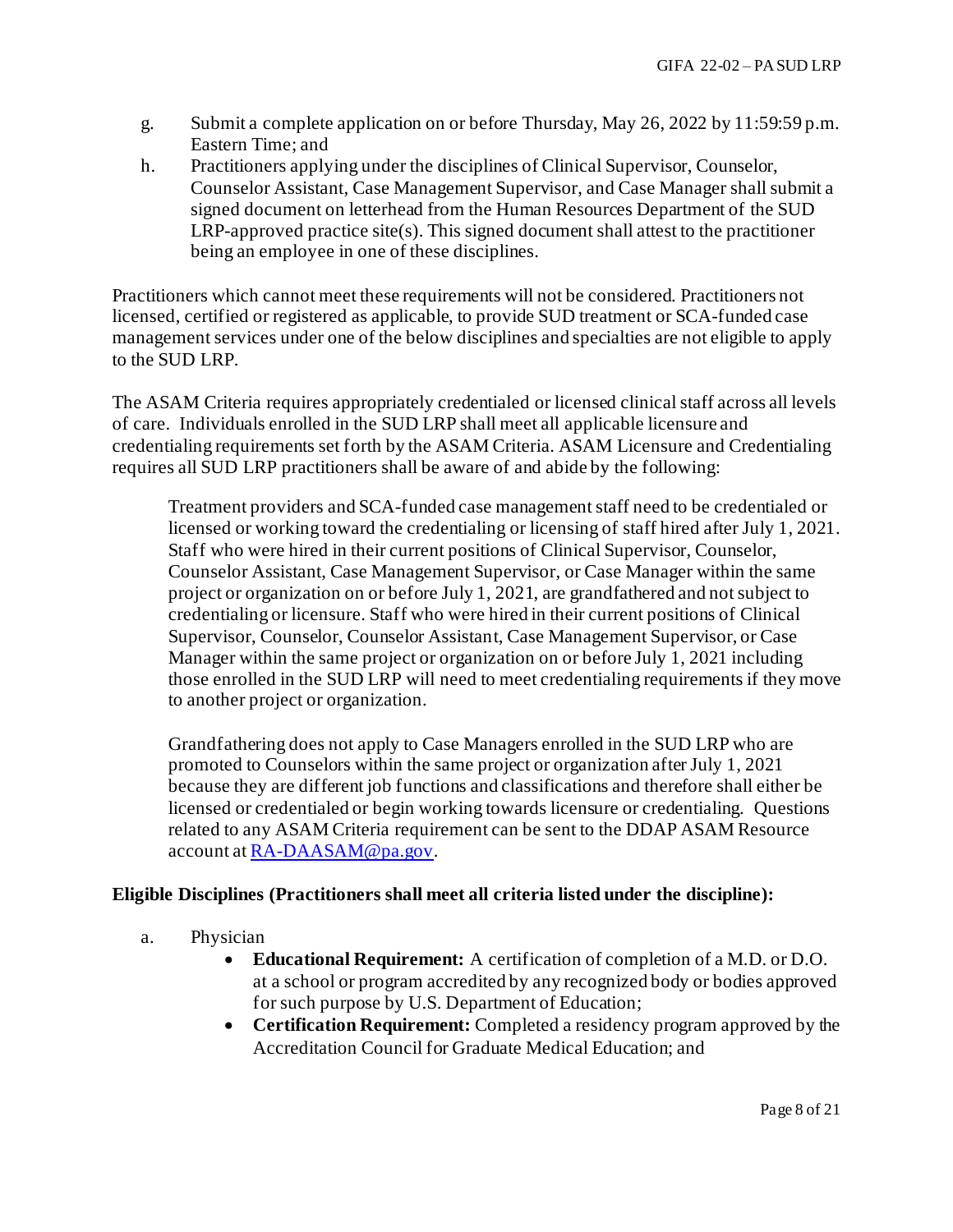- **Licensure Requirement:** Possesses a current, full, permanent, unencumbered, unrestricted health professional license, certificate or registration (whichever is applicable) which allows them to practice independently and without direct clinical supervision from the Commonwealth of Pennsylvania.
- b. Psychiatrist
	- **Educational Requirement:** A certification of completion of a M.D. or D.O. at a school or program accredited by any recognized body or bodies approved for such purpose by U.S. Department of Education;
	- **Certification Requirement:** Completed a residency program approved by the Accreditation Council for Graduate Medical Education; and
	- **Licensure Requirement:** Possesses a current, full, permanent, unencumbered, unrestricted health professional license, certificate or registration (whichever is applicable) which allows them to practice independently and without direct clinical supervision from the Commonwealth of Pennsylvania.
- c. Physician Assistant-Certified (PA-C)
	- **Educational Requirement:** A certificate of completion or an Associate degree or higher degree from a school or program accredited by any recognized body or bodies approved for such purpose by U.S. Department of Education;
	- **Certification Requirement:** Successfully passed the Physician Assistant National Certifying Exam (PANCE), administered by the National Commission on Certification of Physician Assistants (NCCPA);
	- **Licensure Requirement:** Possesses a current, full, permanent, unencumbered, unrestricted health professional license, certificate or registration (whichever is applicable) which allows them to practice independently and without direct clinical supervision from the Commonwealth of Pennsylvania.
- d. Registered Nurse (RN)
	- **Educational Requirement:** A degree from a nursing school or program accredited by any recognized body or bodies approved for such purpose by U.S. Department of Education;
	- **Certification Requirement:** Successfully passed the National Council of State Boards – Registered Nursing Exam (NCLEX-RN) or the State Board Test Pool Exam (SBTPE); and
	- **Licensure Requirement:** Possesses a current, full, permanent, unencumbered, unrestricted health professional license, certificate, or registration (whichever is applicable) as a Registered Nurse (RN) which allows them to practice independently and without direct clinical supervision from the Commonwealth of Pennsylvania.
- e. Certified Registered Nurse Practitioner (CRNP)
	- **Educational Requirement:** A Master's degree or higher degree from a nursing school or program accredited by any recognized body or bodies approved for such purpose by U.S. Department of Education;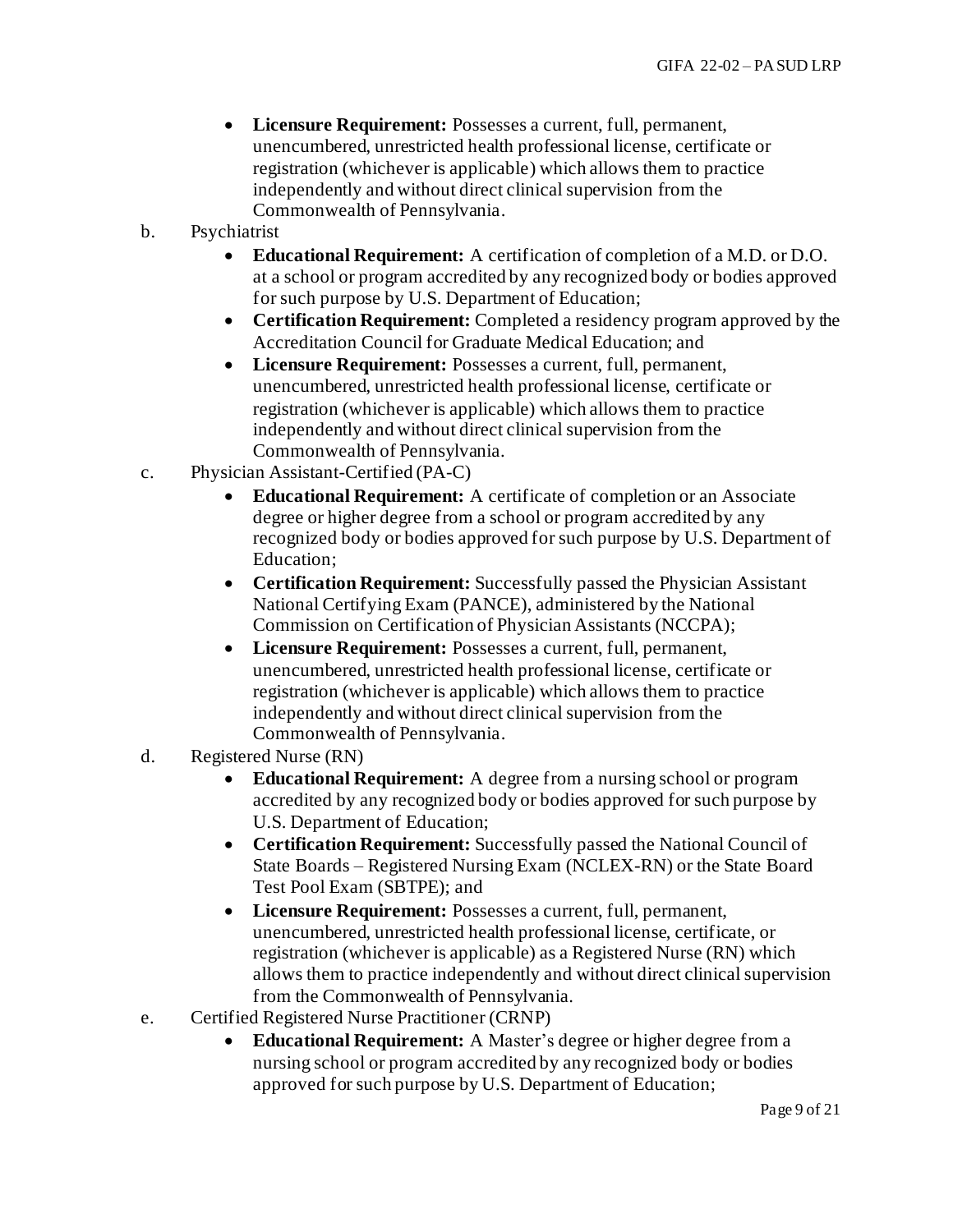- **Certification Requirement:** Certified Registered Nurse Practitioner (CRNP) in the Commonwealth of Pennsylvania; and
- **Licensure Requirement:** Possesses a current, full, permanent, unencumbered, unrestricted health professional license, certificate, or registration (whichever is applicable) which allows them to practice independently and without direct clinical supervision from the Commonwealth of Pennsylvania.
- f. Certified Addictions Registered Nurse (CARN)
	- **Educational Requirement:** A degree or certificate from a school of nursing accredited by any recognized body or bodies approved for such purpose by U.S. Department of Education;
	- **Certification Requirement:** Possesses a current certification from the Addictions Nursing Certification Board (ANCB); and
	- **Licensure Requirement:** Possesses a current, full, permanent, unencumbered, unrestricted health professional license, certificate, or registration (whichever is applicable) as a RN which allows them to practice independently and without direct clinical supervision from the Commonwealth of Pennsylvania.
- g. Certified Addictions Registered Nurse Advance Practice (CARN-AP)
	- **Educational Requirement:** A Master's degree or higher degree from a school of nursing accredited by any recognized body or bodies approved for such purpose by U.S. Department of Education;
	- **Certification Requirement:** Possesses a current certification from the Addictions Nursing Certification Board (ANCB); and
	- **Licensure Requirement:** Possesses a current, full, permanent, unencumbered, unrestricted health professional license, certificate, or registration (whichever is applicable) as a RN which allows them to practice independently and without direct clinical supervision from the Commonwealth of Pennsylvania.
- h. Psychologist
	- **Educational Requirement:** A doctoral degree (Ph.D. or equivalent) from a school or program accredited by any recognized body or bodies approved for such purpose by U.S. Department of Education;
	- **Certification Requirement:** Successfully passed the Examination for Professional Practice in Psychology (EPPP) and the Pennsylvania Psychology Law Examination (PPLE); and
	- **Licensure Requirement:** Possesses a current, full, permanent, unencumbered, unrestricted health professional license, certificate, or registration (whichever is applicable) which allows them to practice independently and without direct clinical supervision from the Commonwealth of Pennsylvania.
- i. Licensed Clinical Social Worker (LCSW)
	- **Educational Requirement:** A master's degree in social work or social welfare or a doctoral degree in social work from a school or program accredited by the Council of Social Work Education (CSWE);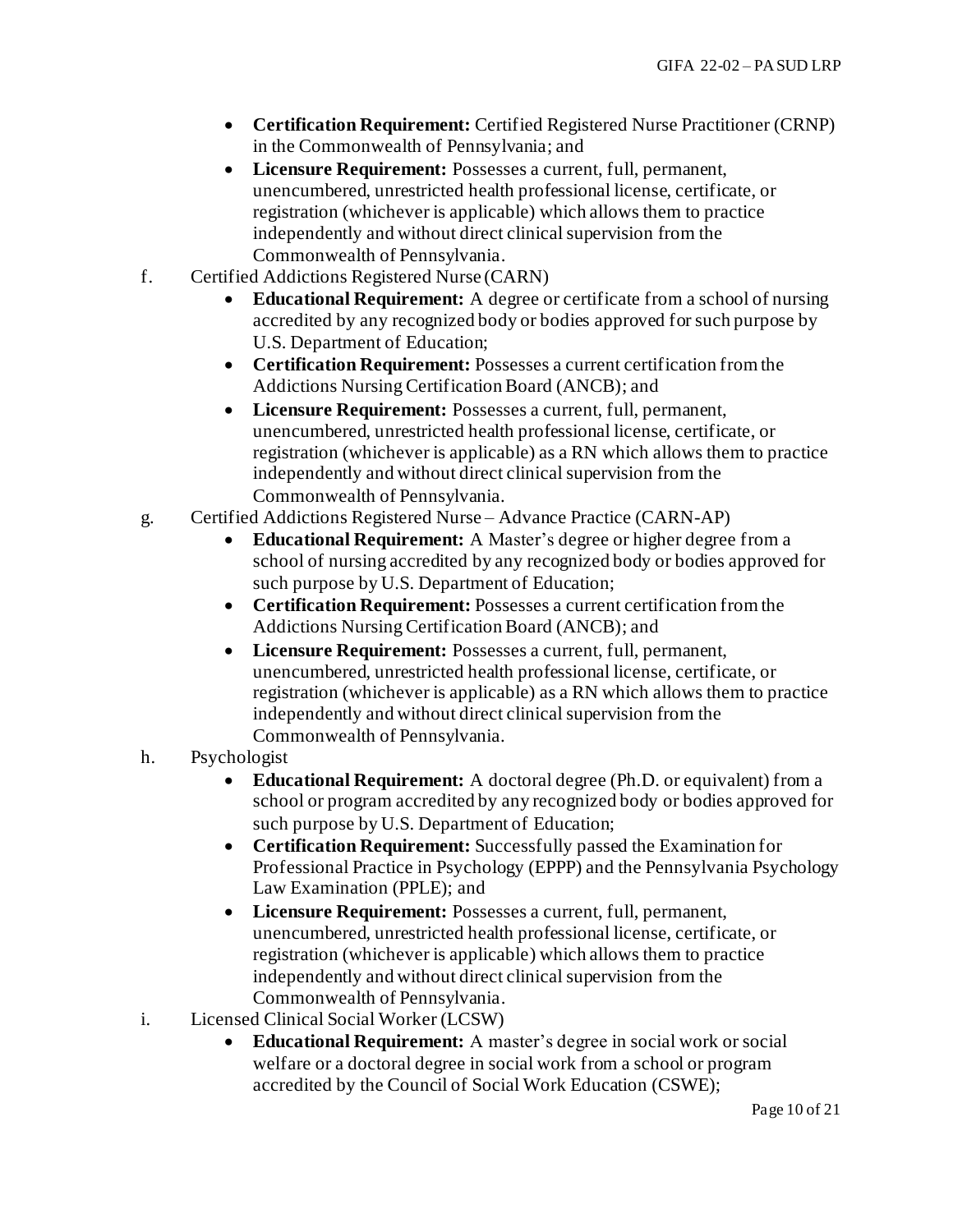- **Certification Requirement:** Successfully passed the Association of Social Work Boards (ASWB) Clinical or Advanced Generalist licensing exam prior to July 1, 1998, or the ASWB Clinical Exam on or after July 1, 1998; or Successfully passed the LCWS Standard Written Examination and the Clinical Vignette Examination; and completed state required number of years or hours of clinical social work experience under the supervision of a licensed independent social worker and passed the clinical level of the ASWB exam; and
- **Licensure Requirement:** Possesses a current, full, permanent, unencumbered, unrestricted health professional license, certificate, or registration (whichever is applicable) which allows them to practice independently and without direct clinical supervision as a LCSW from the Commonwealth of Pennsylvania.
- j. Licensed Social Worker (LSW)
	- **Educational Requirement:** A master's degree or higher degree in social work from a school or program accredited by the CSWE;
	- **Certification Requirement:** Successfully passed the ASWB master's level examination; and
	- **Licensure Requirement**: Possesses a current, full, permanent, unencumbered, unrestricted health professional license, certificate, or registration (whichever is applicable) which allows them to practice independently and without direct supervision as a LSW from the Commonwealth of Pennsylvania.
- k. Licensed Professional Counselor (LPC)
	- **Educational Requirement:** A Master's degree or higher degree with a major study in counseling from a school or program accredited by any recognized body or bodies approved for such purpose by U.S. Department of Education and at least two years of postgraduate supervised counseling experience;
	- **Certification Requirement:** Successfully passed the National Counselor Examination for Licensure and Certification (NCE) or the Certified Rehabilitation Counselor (CRC) Examination or the Art Therapy Credentials Board (ATCB) Certification Examination or the Board Certification or the practice examination of psychological knowledge or the Advanced Alcohol & Other Drug Abuse Counselor Examination (AAODA) or The Examination for Master Addictions Counselors (EMAC); and
	- **Licensure Requirement:** A current, full, permanent, unencumbered, unrestricted health professional license, certificate, or registration (whichever is applicable) which allows them to practice independent and without direct supervision as a LPC from the Commonwealth of Pennsylvania.
- l. Certified Clinical Supervisor (CCS)
	- **Educational Requirement:** An Associate degree or higher degree with a major in chemical dependency, psychology, social work, counseling, nursing (with a clinical specialty in the human services) or other related field which includes a practicum in a health or human services agency, preferably in a drug and alcohol setting from a school or program accredited by any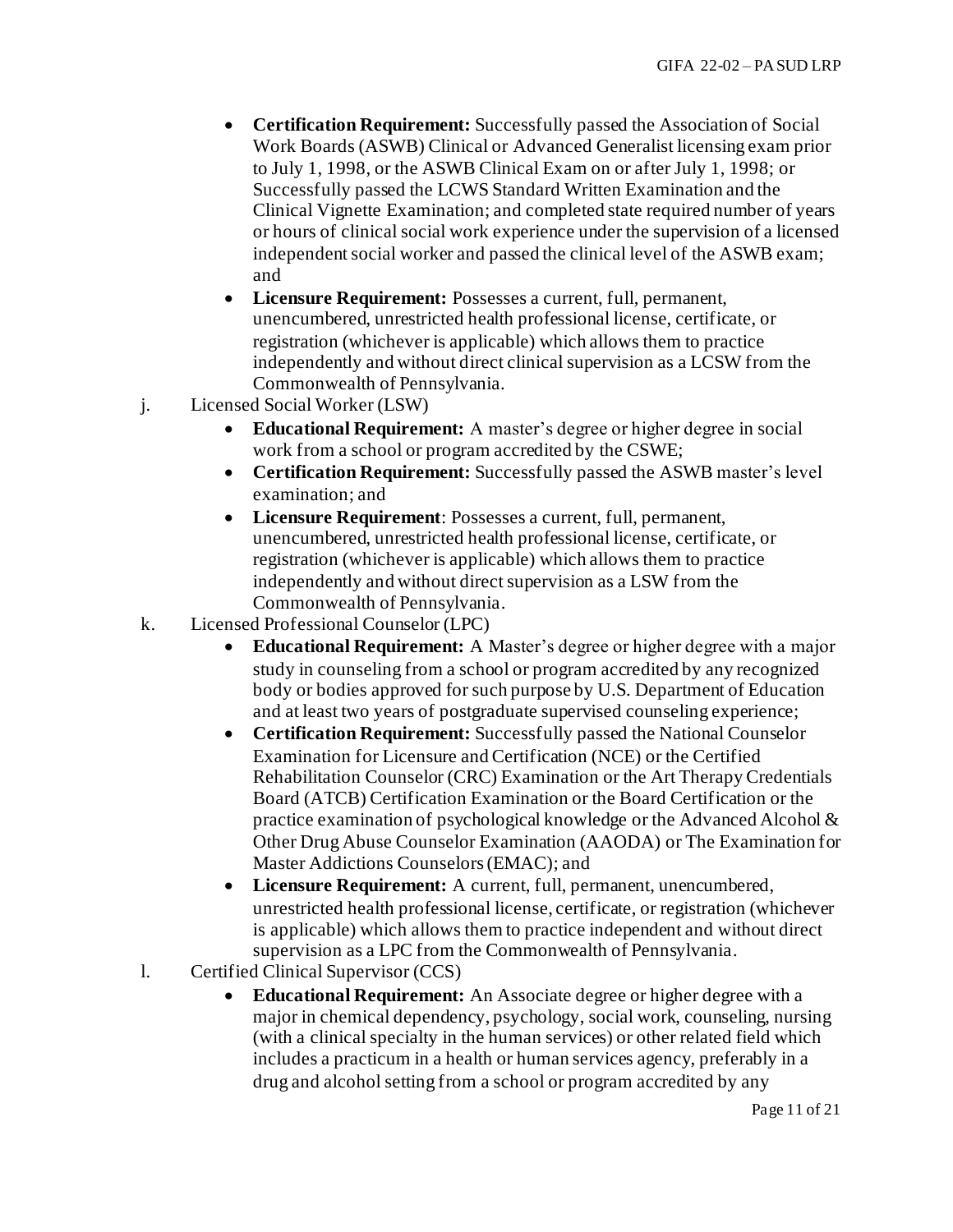recognized body or bodies approved for such purpose by U.S. Department of Education.

- **Certification Requirement:** Successfully passed the International Certification and Reciprocity Consortium Examination for Clinical Supervisors; and
- **Licensure Requirement:** Possesses a current, full, permanent, unencumbered, unrestricted CCS credential to practice independently and without direct supervision as a CCS from the Pennsylvania Certification Board (PCB).
- m. Certified Advanced Alcohol and Drug Counselor (CAADC)
	- **Educational Requirement:** A Master's degree or higher degree as a substance use disorder counselor from a school or program accredited by any recognized body or bodies approved for such purpose by U.S. Department of Education;
	- **Certification Requirement:** Successfully passed the International Certification & Reciprocity Consortium Examination for Alcohol and Drug Counselor; and
	- **Licensure Requirement:** Possesses a current, full, permanent, unencumbered, unrestricted CAADC credential to practice independently and without direct supervision as a CAADC from the PCB.
- n. Certified Alcohol and Drug Counselor (CADC)
	- **Educational Requirement:** A Bachelor's degree or higher degree as a substance use disorder counselor from a school or program accredited by any recognized body or bodies approved for such purpose by U.S. Department of Education;
	- **Certification Requirement:** Successfully passed the International Certification & Reciprocity Consortium Examination for Alcohol and Drug Counselor; and
	- **Licensure Requirement:** Possesses a current, full, permanent, unencumbered, unrestricted CADC credential to practice independently and without direct supervision as a CADC from the PCB.
- o. Clinical Supervisor
	- **Educational Requirement:** An Associate degree or higher degree with a major in chemical dependency, psychology, social work, counseling, nursing (with a clinical specialty in the human services) or other related field which includes a practicum in a health or human services agency, preferably in a drug and alcohol setting from a school or program accredited by any recognized body or bodies approved for such purpose by U.S. Department of Education. Refer to 2[8 Pa. Code § 704.6](http://www.pacodeandbulletin.gov/Display/pacode?file=/secure/pacode/data/028/chapter704/s704.6.html&d=) for experience requirements; or
	- **Certification Requirement:** Refer to 2[8 Pa. Code § 704.6](http://www.pacodeandbulletin.gov/Display/pacode?file=/secure/pacode/data/028/chapter704/s704.6.html&d=) for requirements; or
	- Licensure Requirement: Refer to 2[8 Pa. Code § 704.6](http://www.pacodeandbulletin.gov/Display/pacode?file=/secure/pacode/data/028/chapter704/s704.6.html&d=) for requirements.
- p. Counselor
	- **Educational Requirement:** An Associate degree or higher degree with a major in chemical dependency, psychology, social work, counseling, nursing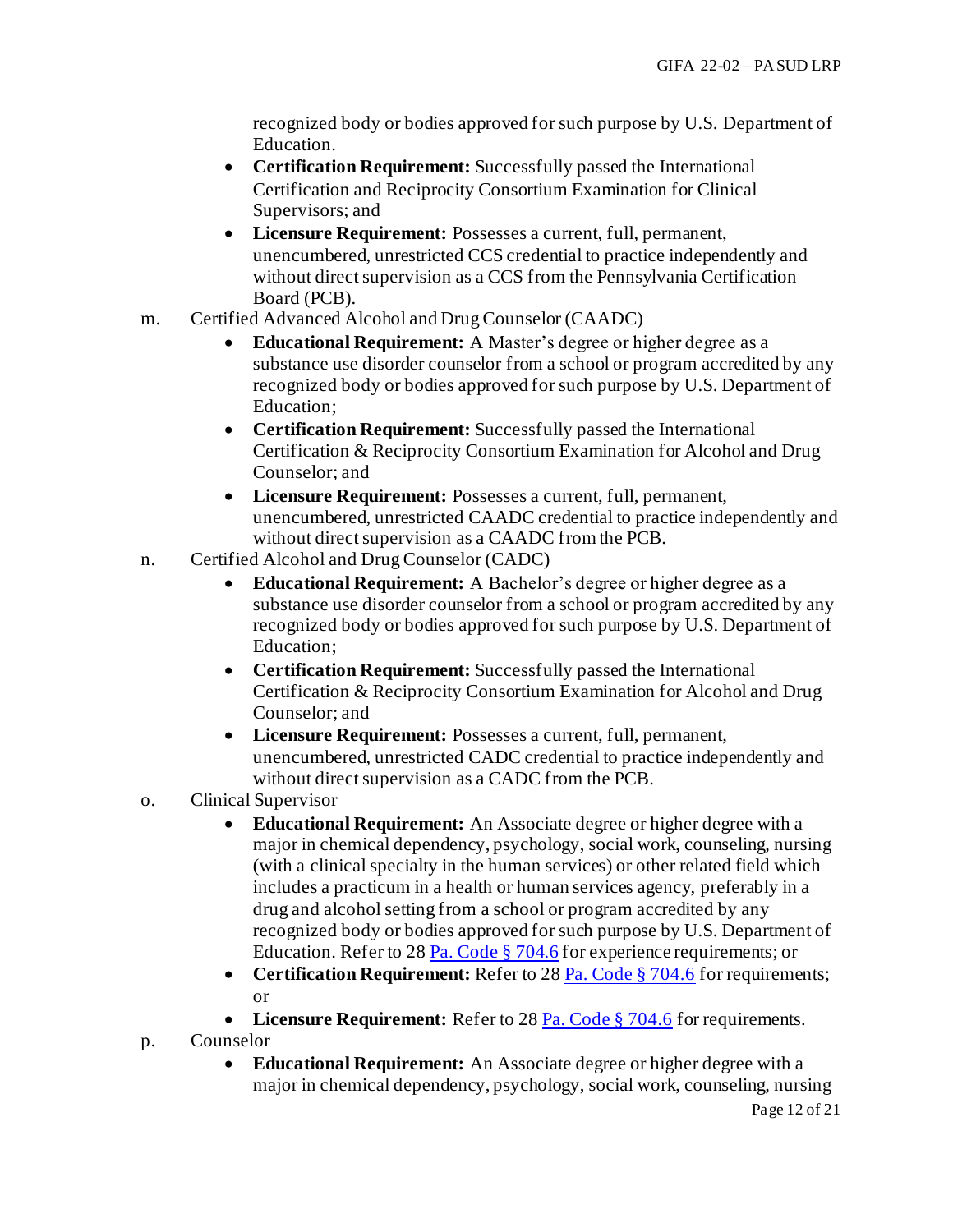(with a clinical specialty in the human services) or other related field which includes a practicum in a health or human services agency, preferably in a drug and alcohol setting from a school or program accredited by any recognized body or bodies approved for such purpose by U.S. Department of Education. See 2[8 Pa. Code § 704.7](http://www.pacodeandbulletin.gov/Display/pacode?file=/secure/pacode/data/028/chapter704/s704.7.html&d=reduce) for experience requirements; or

- **Certification Requirement:** Refer to 2[8 Pa. Code § 704.7](http://www.pacodeandbulletin.gov/Display/pacode?file=/secure/pacode/data/028/chapter704/s704.7.html&d=reduce) for requirements; or
- Licensure Requirement: Refer to 2[8 Pa. Code § 704.7](http://www.pacodeandbulletin.gov/Display/pacode?file=/secure/pacode/data/028/chapter704/s704.7.html&d=reduce) for requirements.
- q. Counselor Assistant
	- **Educational Requirement:** An Associate degree or higher degree in a human service area or Licensure in the Commonwealth of Pennsylvania as a registered nurse;
	- **Certification Requirement:** No additional certifications required; and
	- **Licensure Requirement:** No additional licensure required.
- r. Case Management Supervisor
	- **Educational Requirement:** Two years as a Drug and Alcohol Case Manager; A Bachelor's Degree in Chemical Dependency, Sociology, Social Welfare, Psychology, Nursing or a related field and three years direct service experience performing counseling or case management work in alcohol or other drug treatment setting; A Bachelor's degree which includes or is supplemented by successful completion of 18 college credits in sociology, social welfare, psychology, criminal justice or other related social sciences and three years direct service experience performing counseling or case management work in alcohol or other drug treatment setting; OR Any equivalent combination of experience and training.
	- **Employment Requirement:** Shall be employed by a SCA or a SCA contracted provider for case management support services.
- s. Case Manager
	- **Educational Requirement:** A Bachelor's Degree in Chemical Dependency, Social Welfare, Psychology, Nursing or a related field; and one year direct service experience performing counseling or case management work in alcohol or other drug treatment setting; or a Bachelor's Degree which includes or is supplemented by successful completion of 18 college credits in sociology, social welfare, psychology, criminal justice or other related social sciences; and one year direct service experience performing counseling or case management work in alcohol or other drug treatment setting; or any equivalent combination of experience and training.
	- **Job Responsibilities**: Facilitates the access to available resources and retention in treatment and support services, while simultaneously educating the client in the skills necessary to achieve, maintain self-sufficiency and recovery from SUD and performs screening, assessments, and/or Case Coordination, to include clinical staff at the provider level performing these functions; and
	- **Employment Requirement:** Shall be employed by a SCA or a SCA contracted provider for case management support services.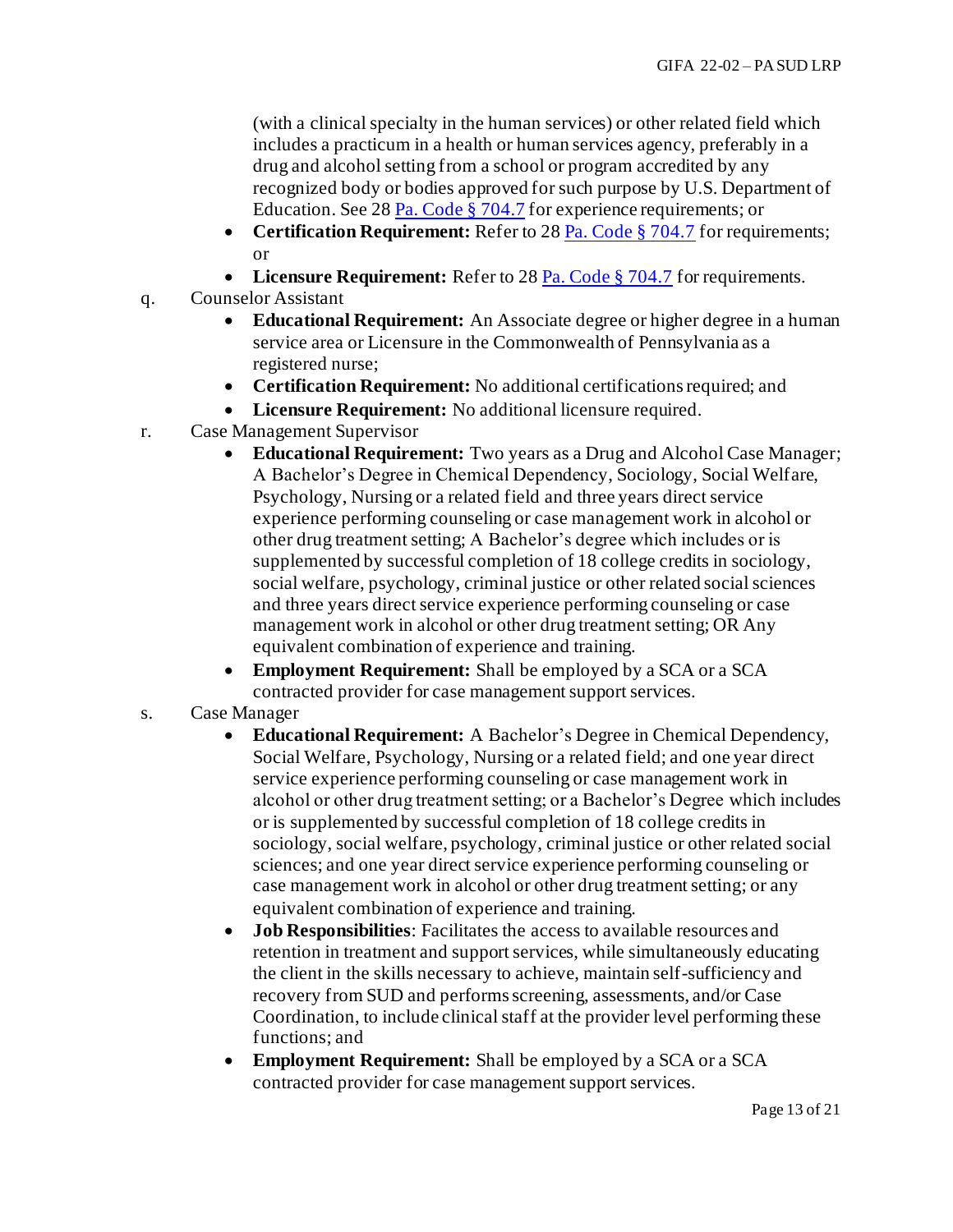## **7. INELIGIBLE FACTORS**

The following factors will make an individual ineligible for participation:

- a. Having any outstanding service obligation during any part of the service commitment period defined in section 5, Project Dates, for health professional or other service to the Federal government (for example, National Health Service Corps (NHSC) Loan Repayment Program obligation, NHSC Scholarship Program obligation, or a NURSE Corps Loan Repayment Program obligation), the Pennsylvania Primary Care Loan Repayment Program, or other entity (for example, a recruitment bonus which obligates you to remain employed at a certain site), Military service commitments are excluded from this provision;
- b. Currently excluded, debarred, suspended, or disqualified by a federal agency; or
- c. A history of having breached a prior health professional service obligation to the Federal, state, or local government or other entity.

## **8. APPLICATION REQUIREMENTS**

#### **Project Description:**

Practitioners shall be committed to continuing the delivery of SUD treatment or SCA-funded case management services at SUD LRP-approved practice site(s) for a two-year period.

- a. The practitioner shall be currently employed at a SUD LRP-approved practice site. Employment at multiple sites will be considered as long as all facilities are SUD LRPapproved practice site(s). If requested, the Human Resources Department of SUD LRP-approved practice site(s) shall be required to verify employment status prior to an application being selected for an SUD LRP award.
- b. The practitioner shall have provided two years of full-time or four years of half-time SUD treatment or SCA-funded case management services immediately preceding July 1, 2022. The following are SUD treatment or case services-specific requirements:
	- The services may have been provided at the practitioner's SUD LRPapproved practice site(s); and
	- SUD services are defined as at least 50% of care provided being associated with SUD counseling, medication assisted treatment (MAT), or case management and related support services.
- c. A service commitment at an SUD LRP-approved practice site(s) shall be provided by the practitioner. This service commitment may be full-time or half-time, contingent on the number of hours per week served. The practitioner will provide full-time or halftime services for the period of July 1, 2022 through June 30, 2024. The service commitment guidelines are as follows: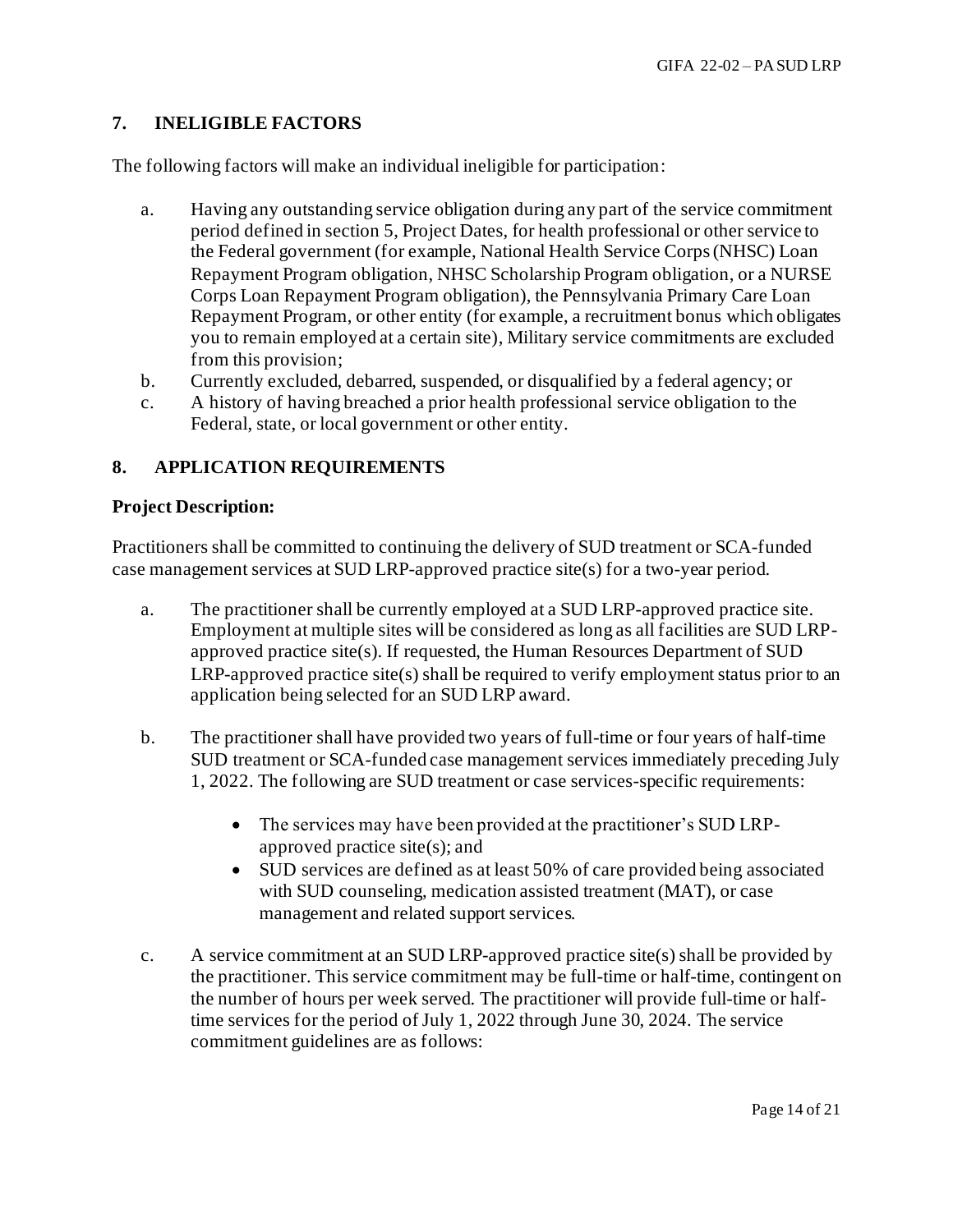- Full-time Service Commitment
	- i. Full-time service commitment is defined as a minimum of 37.5 hours each week, 48 weeks each year.
	- ii. The full-time week shall include not less than four days each week, with not more than 12 hours of work to be performed in any given 24-hour period.
	- iii. The practitioner shall spend a minimum of 20 hours each week providing SUD treatment or SCA-funded case management services at the SUD LRP-approved practice sites(s).
	- iv. The practitioner may spend up to eight hours each week providing SUD treatment or SCA funded case management services in alternative settings (i.e., hospitals, nursing homes, shelters) or performing administrative activities as directed by the approved practice site(s).
	- v. Practitioners shall not receive service commitment credit for hours worked over the required 37.5 hours each week and excess hours shall not be applied to any other work week.
	- vi. Time spent while in an "on-call" status shall not count toward the service commitment.
- Half-time Service Commitment
	- i. Half-time service commitment is defined as a minimum of 20 hours each week (not to exceed 37.5 hours per week), 48 weeks each year.
	- ii. The half time week shall include not less than two days each week, with not more than 12 hours of work to be performed in any given 24-hour period.
	- iii. The practitioner shall spend a minimum of 10 hours each week providing SUD treatment or SCA-funded case management services at the SUD LRP-approved practice site(s).
	- iv. The practitioner may spend up to four hours each week providing SUD treatment or SCA-funded case management services in alternative settings (i.e. hospitals, nursing homes, shelters) or performing administrative activities as directed by the approved practice site(s).
	- v. Practitioner shall not receive service commitment credits for hours worked over the required 20 hours each week and excess hours shall not be applied to any other work week.
	- vi. Time spent while in an "on-call" status shall not be counted toward the service commitment.
	- vii. A half-time service commitment is not available to practitioners who are employed full-time.

For the purposes of this SUD LRP, administrative activities are defined as clinicalrelated administrative, management or other activities and may include charting, training, laboratory follow-up, patient correspondence, attending staff meetings, activities related to maintaining professional licensure and other non-treatment related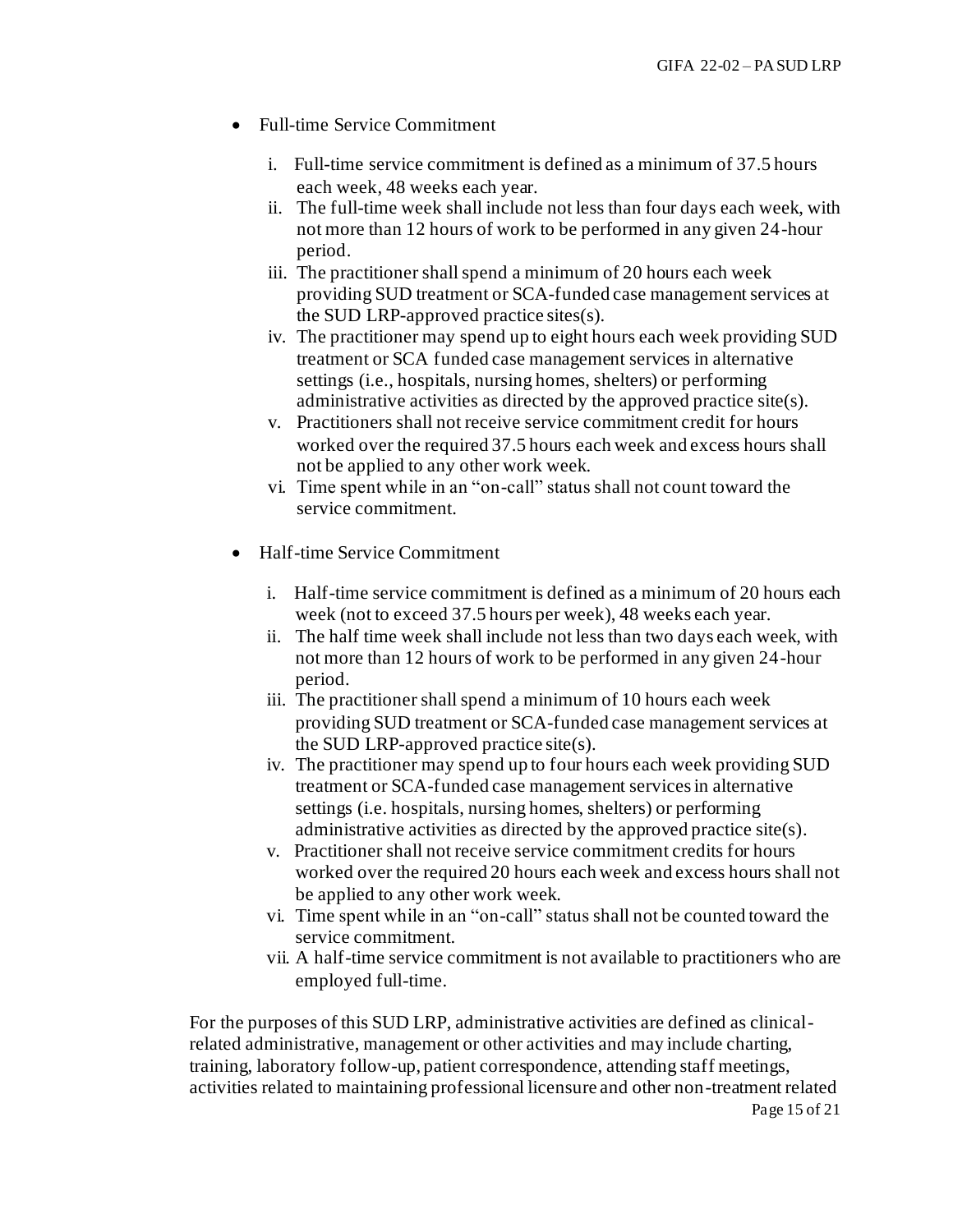activities pertaining to the practitioner's SUD LRP-approved practice site(s). Any time spent in a management role is an administrative activity. The duties of a medical director or practitioners in management roles are also considered primarily administrative and SUD LRP practitioners serving in such a capacity must meet the minimum hourly requirements for providing SUD treatment or SCA-funded case management services. SUD treatment or SCA-funded case management services provided by SUD LRP practitioners while precepting students/residents may be counted toward the hourly requirement.

## **9. ELIGIBLE LOAN EXPENSES**

All expenses shall be described and justified in the loan information section of the on-line application. All eligible loans shall have documentation to indicate they were contemporaneous with the education received. The following are the qualifications for loans which directly apply to this GIFA:

- a. The grant assistance is to be applied to the principle, interest, and related expenses of outstanding Government (Federal, state, or local) and commercial student loans for undergraduate, post-graduate education, or residency programs obtained by the practitioner for school tuition, other reasonable educational expenses, and reasonable living expenses:
- b. The educational loans shall be obtained prior to the date of application to the SUD LRP and shall be applicable to the degree attained for qualification for the SUD LRP; and
- c. Consolidated or refinanced loans will only be considered for repayment if *each original* loan in the consolidation or refinance would have been considered a qualifying educational loan to the practitioner at the time each original loan was granted (and can be documented as such) and the consolidated or refinanced loan is from the government (Federal, state, or local) or commercial student lender.

## **10. INELIGIBLE LOAN EXPENSES**

The following examples are of non-qualifying educational expenses:

- a. Loans to be utilized in the pursuit of current or future education by the practitioner;
- b. Loans which would have been considered an SUD LRP qualifying loan which has been consolidated or refinanced with an ineligible (non-qualifying) debt of the practitioner;
- c. Eligible education loans owned wholly or in part by any person other than the practitioner;
- d. Loans for which the practitioner incurred a service obligation which has not been fulfilled;
- e. Financial damages or loans obtained to repay damages incurred as a result of a breach of contract with any Federal, state, or local agency or any commercial lending institution;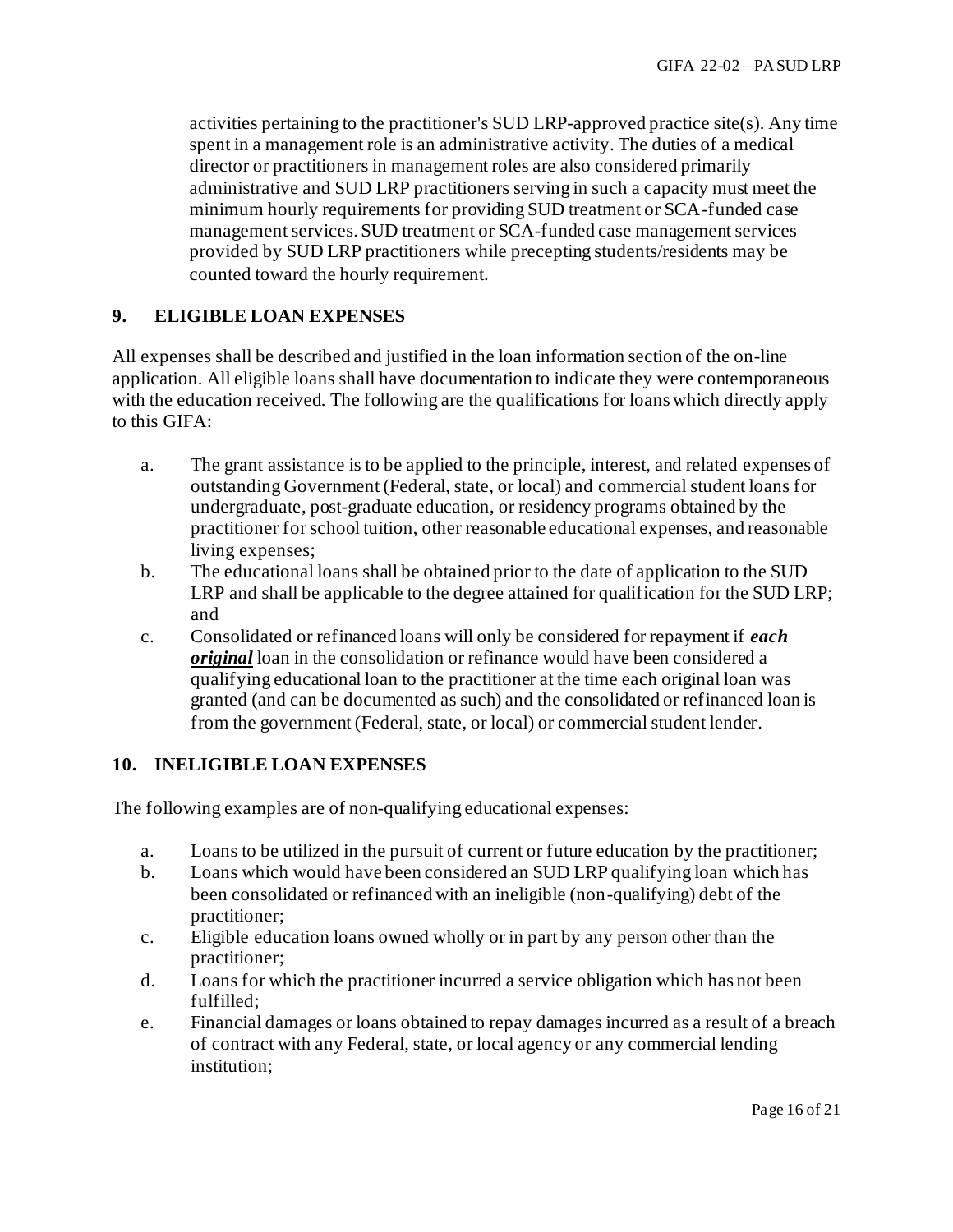- f. Loans for which the associated documentation does not identify the loan as solely applicable to undergraduate, post graduate education or residency programs of the practitioner;
- g. Loans for education which are not applicable to the undergraduate, post graduate education or residency program attained for qualification for the SUD LRP;
- h. Loans not obtained from a government or commercial lending institution;
- i. Loans which have been repaid in full;
- j. Personal lines of credit; or
- k. Credit card debt.

DDAP will be the final authority in determining qualifying educational loans.

## **11. REPORTING REQUIREMENTS**

#### **Documentation and Verification of Loans:**

Documentation of loans will be required. Documentation for qualifying educational loans shall establish that the loans were made to obtain the education for the qualifying discipline.

Practitioners will be required to provide the following documents for each loan being submitted for consideration. It is permissible to submit multiple documents, if necessary, to provide all the required information. The online application system allows only two documents to be uploaded for each loan, one for the Account Statement and one for the Disbursement Report. If multiple documents are required, they shall be attached as a single document in pdf format.

- a. Account Statement: This document is used to provide current information on qualifying educational loans. Often borrowers receive monthly statements indicating the status of loan balances. This document shall:
	- Be on official letterhead or other clear verification showing it comes from the lender/holder;
	- Include the name of the borrower:
	- Contain the account number;
	- Include the date of the statement (cannot be more than 30 calendar days from the date of the SUD LRP application submission); and
	- Include the current outstanding balance or the current payoff balance.
- b. Disbursement Report: This report is used to verify the originating loan information and shall:
	- Be on official letterhead or other clear verification showing it comes from the lender/holder;
	- Include the name of the borrower:
	- Contain the account number;
	- Include the type of loan;
	- Include the original loan date;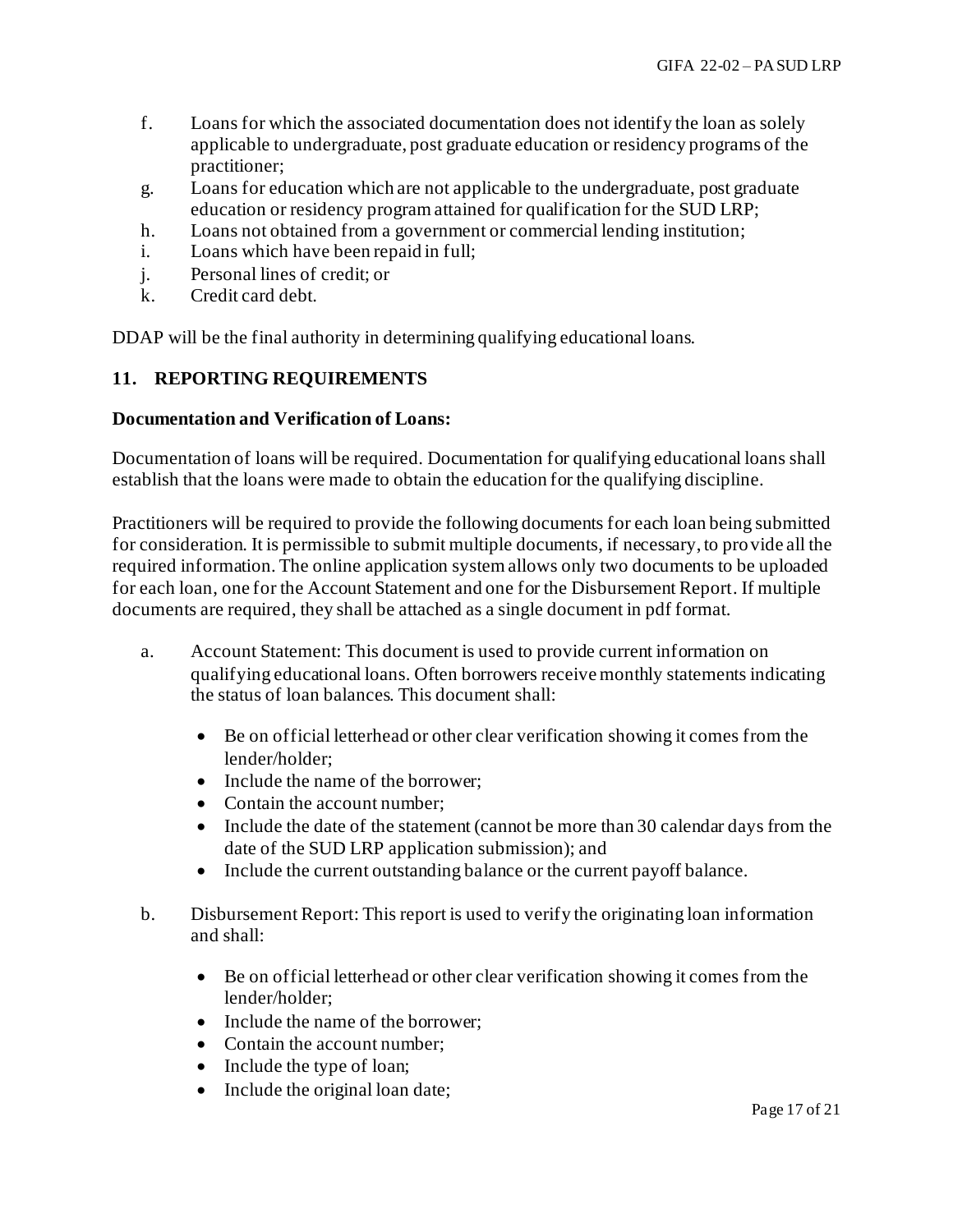- Include the original loan amount; and
- Include the purpose of the loan.

For practitioners with Federal loans, a National Student Loan Data System Aid Summary Report may be uploaded and will satisfy the requirement for the Disbursement Report.

#### **Verification of Service:**

- a. Service Verification Forms:
	- Monitoring of the service commitment by practitioners shall be conducted on an ongoing basis by DDAP through Service Verification Forms (SVFs) sent out by DDAP.
	- The practitioner shall complete and return SVFs, countersigned by the SUD LRPapproved practice site director, within 10 days of the mailing date. Scheduled payments will not be released until completed SVFs are received by DDAP. Failure to return SVFs may result in the delay or forfeiture of payment.
	- The practitioner is required to maintain practice records in such form and containing such information so DDAP may readily determine if the individual has complied with or is complying with the terms and conditions of the Agreement.

## **12. COMMONWEALTH USE**

All material submitted shall be considered the property of the Commonwealth of Pennsylvania and may be returned only at the Commonwealth's option. Notwithstanding any practitioners' copyright designations contained on proposals, the Commonwealth shall have the right to make copies and distribute proposals internally and to comply with public record or other disclosure requirements under the provisions of any Commonwealth or United States statute or regulation, or rule or order of any court of competent jurisdiction.

### **13. INCORPORTATED DOCUMENTS**

Any practitioner awarded grant assistance under this GIFA shall agree to the Standard General Terms and Conditions in the Agreement. The link for the Standard General Terms and Conditions is listed below. The document is listed under the Procurement section. **<https://www.ddap.pa.gov/Professionals/Pages/Procurement.aspx>**

### **14. ADVERTISEMENTS / NEWS RELEASES**

Practitioners shall not issue advertisements, news releases, internet postings, or any other public communications pertaining to this project without prior written approval of DDAP, and then only in coordination with DDAP.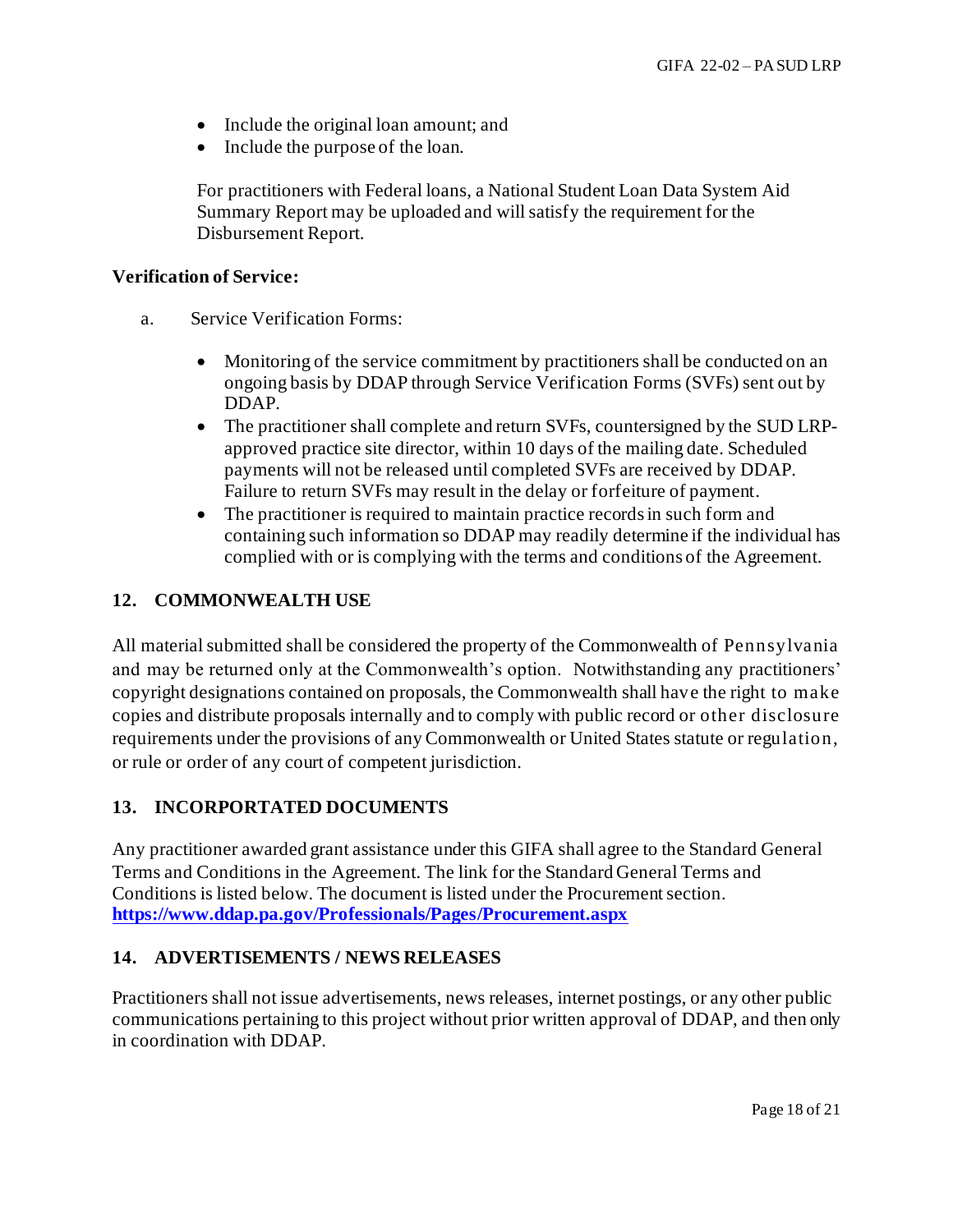## **15. AWARDS**

All practitioners will receive official written notification of the status of their application from DDAP. When a practitioner is approved for an award, an SUD LRP Agreement will be prepared for signature by the practitioner and Commonwealth. All Agreements will be administered through DDAP.

#### **Suspension, Waiver, Cancellation or Withdrawal:**

The practitioner shall fulfill their service commitment at the SUD LRP-approved practice site(s) identified in the Agreement. If the practitioner believes they can no longer continue working at the SUD LRP-approved practice site(s), the practitioner shall discuss the situation with the SUD LRP Administrator by emailin[g RA-DAGRANTSMGMT@pa.gov](mailto:RA-DAGRANTSMGMT@pa.gov) as soon as concerns arise. If the practitioner leaves their SUD LRP-approved practice site(s) without prior written approval of DDAP, the practitioner may be in breach of the Agreement.

The practitioner shall immediately notify the SUD LRP Administrator by emailin[g RA-](mailto:RA-DAGRANTSMGMT@pa.gov)[DAGRANTSMGMT@pa.gov](mailto:RA-DAGRANTSMGMT@pa.gov) if asked by their employer to work at a practice site(s) that is not identified in the Agreement. The practitioner shall obtain approval from DDAP prior to any changes in, or additions to, employment locations.

The practitioner shall immediately notify the SUD LRP Administrator by emailin[g RA-](mailto:RA-DAGRANTSMGMT@pa.gov)[DAGRANTSMGMT@pa.gov](mailto:RA-DAGRANTSMGMT@pa.gov) if they become unemployed or are informed of a termination date.

Practitioners who voluntarily resign from their SUD LRP-approved practice site(s) without prior written approval from the DDAP or are terminated by their employer for cause shall be in breach of the Agreement as described in the Breach of Agreement section below.

SUD LRP will work with practitioners to assist them in fulfilling the SUD LPR service commitment in order to avoid a breach of the Agreement. Failure to fulfill the service commitment, regardless of the reason, is a breach of the Agreement.

Suspension: A suspension of the SUD LRP service commitment may be granted if compliance with the commitment by the practitioner is temporarily impossible or would involve a temporary extreme hardship such that enforcement of the commitment would be unconscionable. Periods of approved suspension of service will extend the practitioner's SUD LRP service commitment end date. Reasons for suspension are:

- a. Leave of Absence for Medical or Personal Reasons;
- b. Maternity/Paternity/Adoption Leave that exceeds 12 weeks; or
- c. Call to Active Duty in the Armed forces.

Waiver: A waiver permanently relieves the practitioner of all or part of the SUD LRP service commitment. A waiver may be granted only if the practitioner demonstrates that compliance with the SUD LRP service commitment is permanently impossible or would involve an extreme hardship such that enforcement of the SUD LRP commitment would be unconscionable. A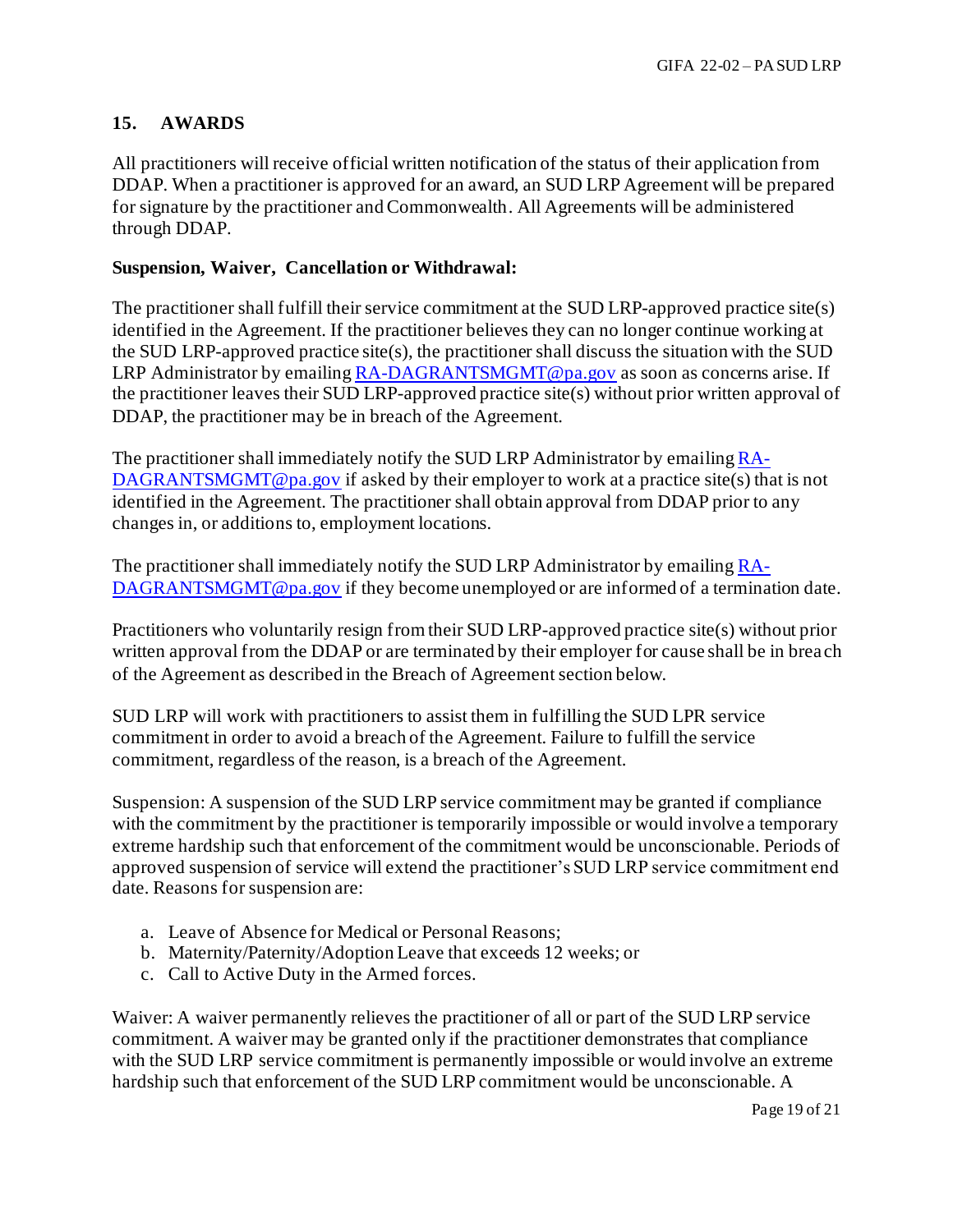waiver request shall be submitted in writing to  $RA$ -DAGRANTSMGMT@pa.gov and include the reasons the waiver is being sought. The practitioner may be required to submit additional documentation necessary to complete the waiver request. Waivers are not routinely granted and require a showing of compelling circumstances.

Cancellation: No further grant assistance will be provided and the estate of the practitioner is not responsible to repay the grant assistance already provided if the practitioner dies before completing the SUD LRP service commitment.

Withdrawal: A practitioner may withdrawal their application at any time before an Agreement is fully executed by the Commonwealth. Once the Agreement is fully executed, failure to begin or complete the service commitment shall be considered a breach of the Agreement.

## **Breach of Agreement:**

DDAP may terminate the Agreement and require repayment of grant assistance received to date if practitioner breaches the Agreement. The practitioner shall make repayment within three months of the date of termination of the Agreement. DDAP is the final determiner and will notify the practitioner in writing of any breach of the Agreement.

The following constitute breach of Agreement:

- a. Conviction of or pleading guilty or no contest to a felony or misdemeanor or if the appropriate licensing board has determined the practitioner committed an act of gross negligence in the performance of the practitioner's service commitment or practitioner's license, certificate, or registration (whichever is applicable) to practice has been suspended or revoked;
- b. Failure to begin or complete the service commitment identified in the Agreement including any approved extension of the service commitment;
- c. Misrepresentation of information provided on the application, SVF or other required documents;
- d. Termination from employment for good cause, as confirmed by the SUD LRP-approved practice site(s) identified in the Agreement. If the practitioner's employment is terminated for reasons beyond the practitioner's control (for example, closure of the site), the practitioner's SUD LRP service commitment shall be suspended. The SUD LRP shall provide assistance in seeking employment at another approved SUD LRP-approved practice site; and
- e. Failure to provide documentation that the full amount of grant assistance received were applied to outstanding balances or fail to return funds paid in excess of the balances on the loan(s) identified in the Agreement.

Any practitioner who has breaches the Agreement shall not be eligible to apply for the SUD LRP at any time in the future.

Any practitioner who has received grant assistance and has been declared in breach of the Agreement under this program at any time becomes an employee of the Commonwealth, they